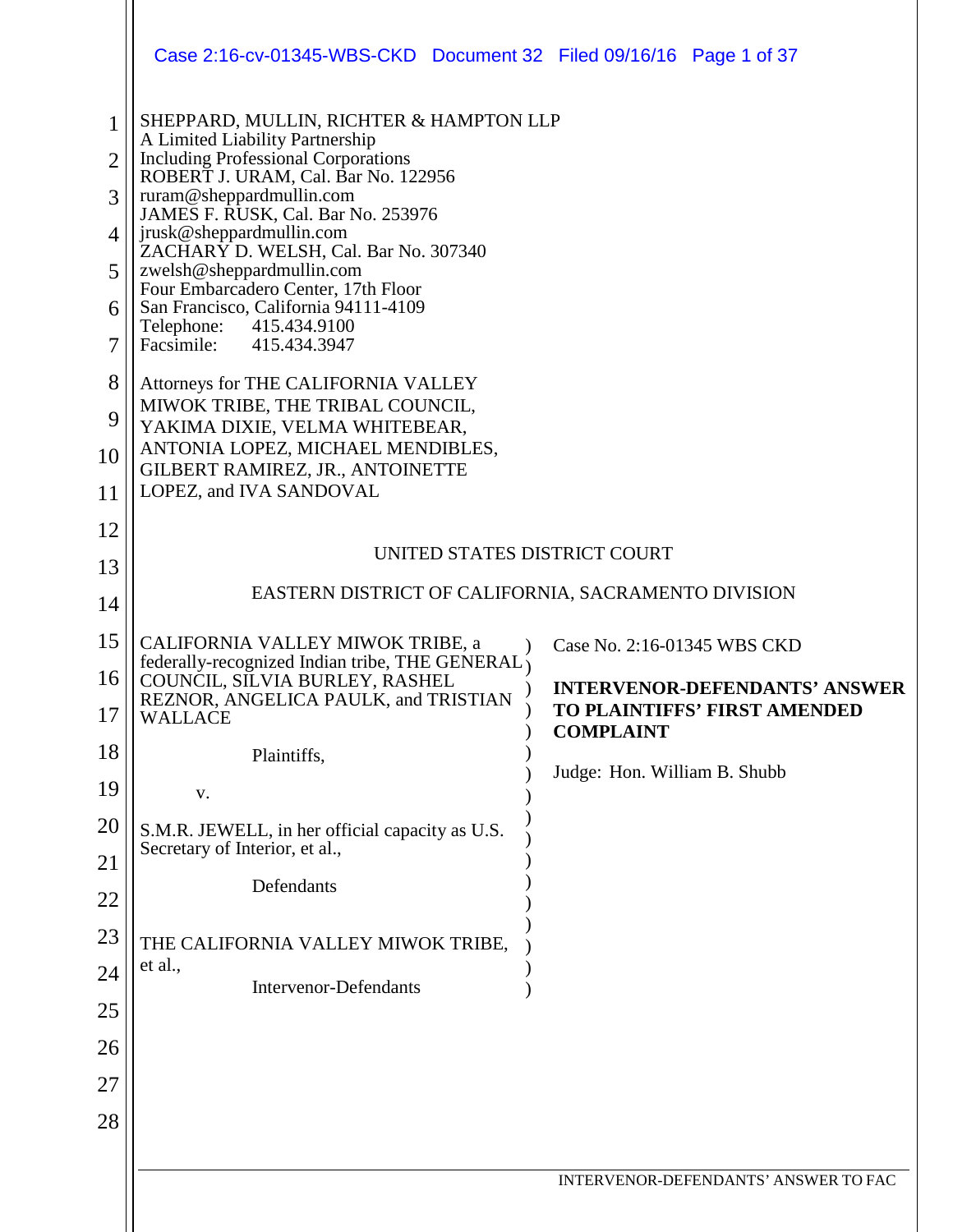#### Case 2:16-cv-01345-WBS-CKD Document 32 Filed 09/16/16 Page 2 of 37

Intervenor-Defendants The California Valley Miwok Tribe, The Tribal Council, Yakima Dixie, Velma WhiteBear, Antonia Lopez, Michael Mendibles, Gilbert Ramirez, Jr., Antoinette Lopez, and Iva Sandoval (Intervenors), by and through their undersigned counsel, hereby answer Plaintiffs' First Amended Complaint (FAC) (ECF No. 4). Intervenors specifically deny each and every allegation of the FAC not otherwise expressly admitted, qualified, or denied by this answer. The responses are numbered to correspond to the numbered paragraphs in the FAC.

#### **INTRODUCTION**

1. Answering paragraph 1, the allegations contained in this paragraph consist of a characterization of Plaintiffs' action and/or conclusions of law, to which no response is required. To the extent a response is required, Intervenors deny the allegations, except that Intervenors admit that this action challenges a decision by the Assistant Secretary of Interior – Indian Affairs (AS-IA) regarding the California Valley Miwok Tribe (CVMT or Tribe).

#### **AUGUST 31, 2011 AS-IA DECISION**

2. Answering paragraph 2, Intervenors admit that Larry Echo Hawk served as AS-IA and issued a decision concerning the Tribe on August 31, 2011 (AS-IA 2011 Decision). The content of that decision speaks for itself and is itself the best evidence of its content. To the extent the allegations contained in this paragraph augment, editorialize or deviate from the content of the decision, Intervenors deny them. Intervenors also aver that the federal district court for the District of Columbia (District Court) issued a decision on December 13, 2013, finding the AS-IA 2011 Decision unlawful and remanding the decision to the Secretary of the Interior for reconsideration consistent with its opinion. *California Valley Miwok Tribe v. Jewell*, 5 F.Supp.3d 86 (D.D.C. 2013) (*CVMT v. Jewell*).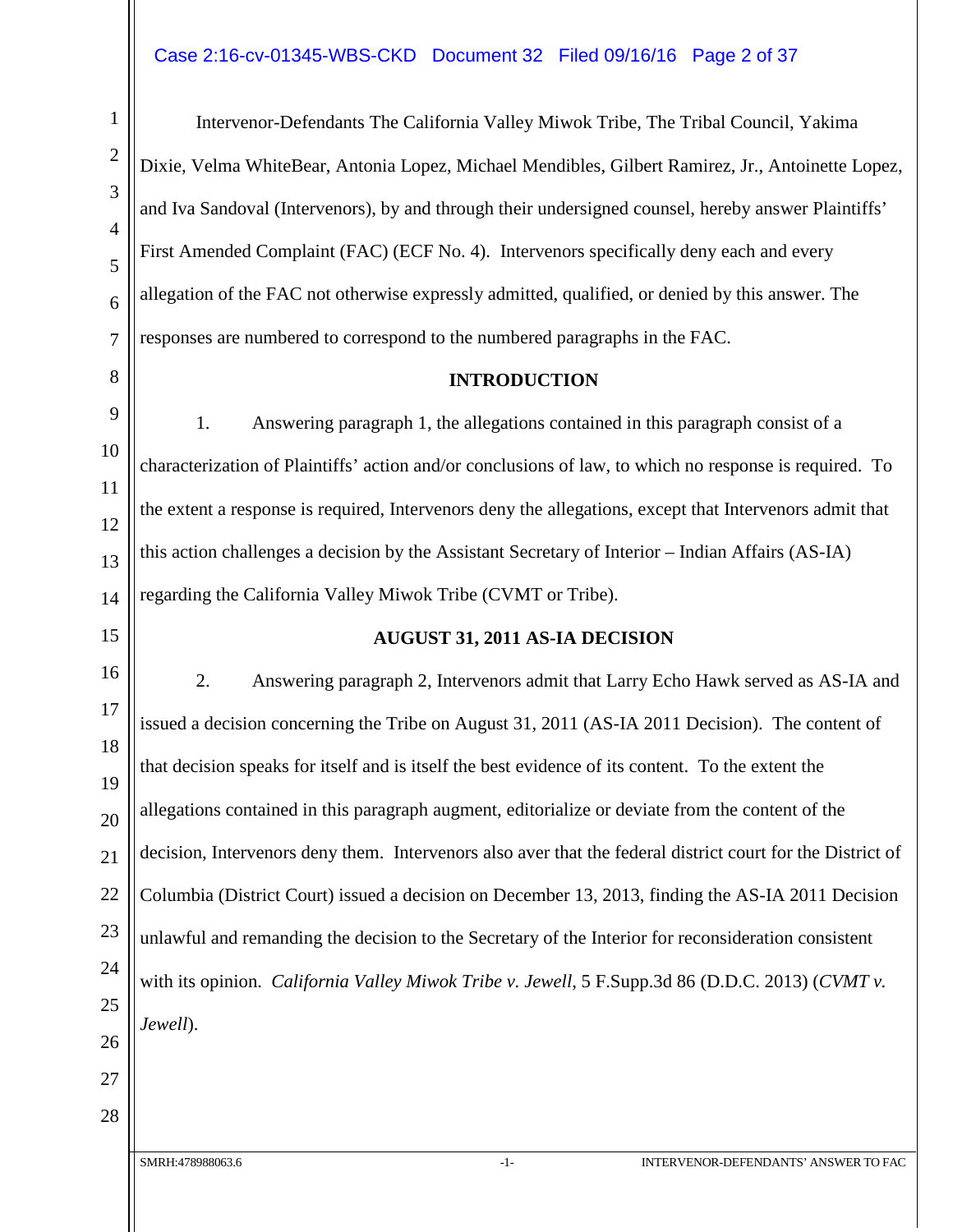24

25

26

27

28

#### **U.S. DISTRICT COURT DECISION REMANDING TO AS-IA**

3. Answering paragraph 3, Intervenors admit that Yakima Dixie (Dixie) and other plaintiffs challenged the AS-IA 2011 Decision in federal court and that the District Court granted summary judgment in favor of plaintiffs and remanded the decision to the Secretary of the Interior for reconsideration. Intervenors admit the 2012 deposition testimony of Yakima Dixie was not part of the administrative record in *CVMT v. Jewell*. The remainder of the allegations in this paragraph consist of conclusions of law, to which no response is required, and/or characterizations of the court's decision in *CVMT v. Jewell*, which speaks for itself and is itself the best evidence of its content. To the extent the remaining allegations contained in this paragraph augment, editorialize or deviate from the content of the decision, Intervenors deny them.

4. Answering paragraph 4, the allegations purport to quote from and characterize the District Court's decision in *CVMT v. Jewell*, which speaks for itself and is itself the best evidence of its content. To the extent the allegations contained in this paragraph augment, editorialize or deviate from the content of the decision, Intervenors deny them.

5. Answering paragraph 5, Intervenors admit that the AS-IA made a decision on remand from *CVMT v. Jewell* on December 30, 2015 (AS-IA 2015 Decision). The remaining allegations contained in this paragraph consist of conclusions of law, to which no response is required, and/or purport to characterize the content of the AS-IA 2015 Decision, which speaks for itself and is itself the best evidence of its content. To the extent the allegations contained in this paragraph augment, editorialize or deviate from the content of the decision, Intervenors deny them.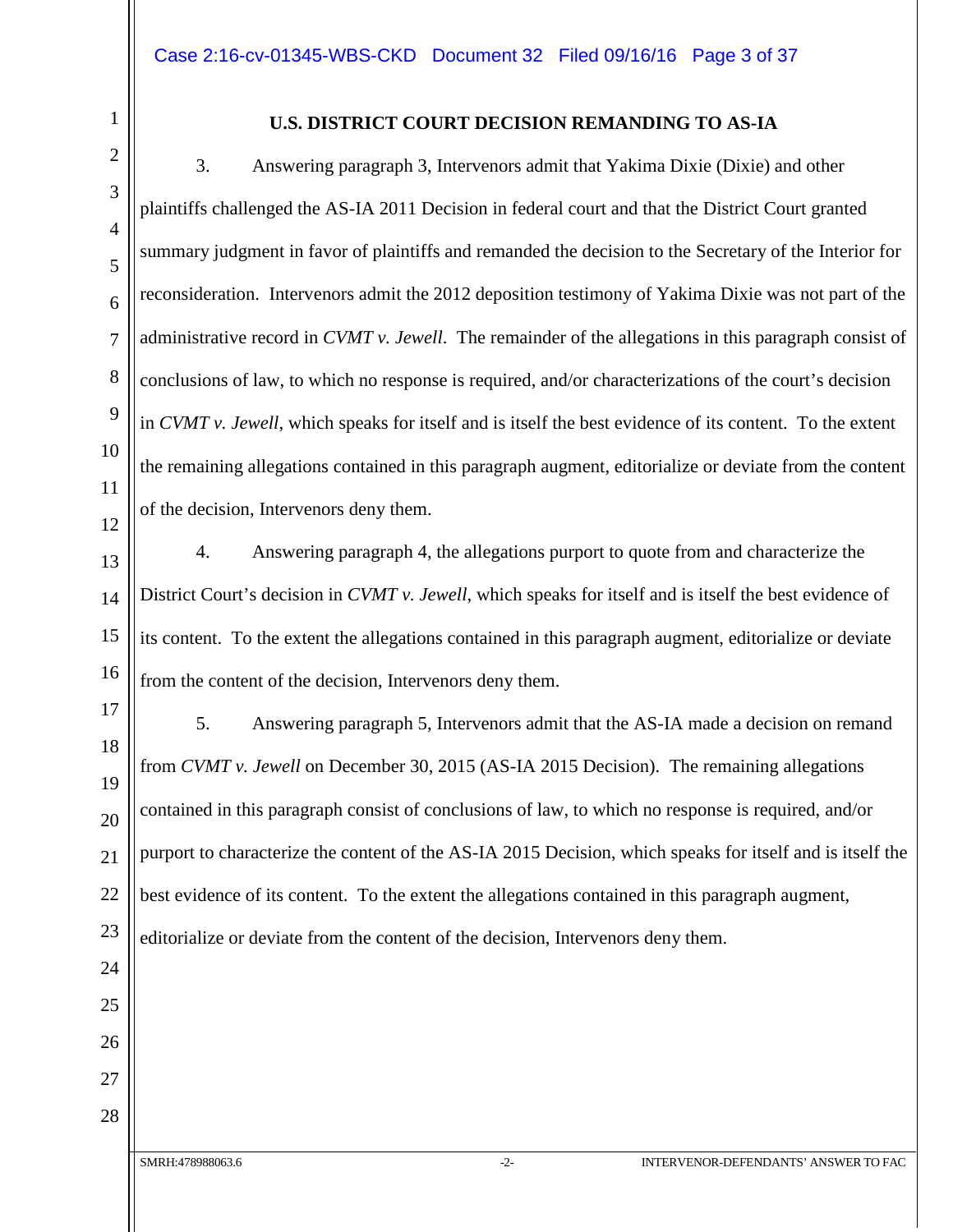#### **JURISDICTION AND VENUE**

6. Answering paragraph 6, the allegations contained in this paragraph consist of conclusions of law, to which no response is required. To the extent a response is required, the allegations are denied.

7. Answering paragraph 7, Intervenors deny that the Plaintiffs Silvia Burley (Burley), Rashel Renzor, Angelica Paulk and Tristian Wallace, individually or collectively, represent the Tribe or have any authority to sue in the Tribe's name or to seek any relief on behalf of the Tribe. The remaining allegations contained in this paragraph consist of conclusions of law, to which no response is required; to the extent a response is required, Intervenors deny them.

8. Answering paragraph 8, Intervenors admit that the Tribe is a federally-recognized tribe. Intervenors aver that the Plaintiffs do not represent the Tribe and not have any authority to sue in the Tribe's name or to seek any relief on behalf of the Tribe. The remaining allegations contained in this paragraph constitute conclusions of law, to which no response is required. To the extent a response is required, the allegations are denied.

9. Answering paragraph 9, the allegations consist of conclusions of law to which no response is required, but to the extent a response is required, the allegations are denied.

10. Answering paragraph 10, the first sentence consists of legal conclusions and characterizations of the Administrative Procedure Act (APA), which speaks for itself and is the best evidence of its contents. Intervenors admit the allegations of the second sentence.

11. Answering paragraph 11, the allegations contained in this paragraph constitute conclusions of law, to which no response is required. To the extent a response is required, the allegations are denied.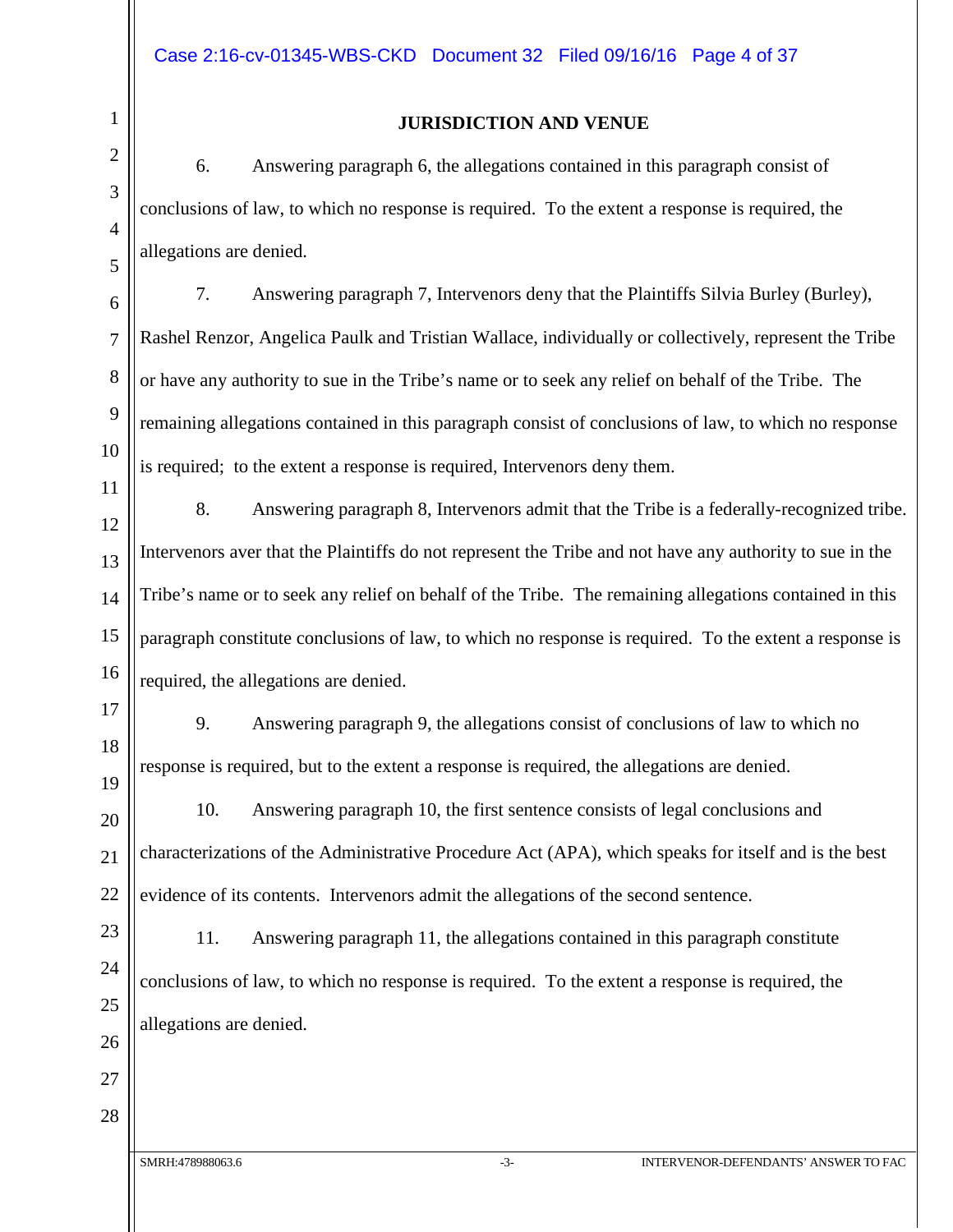12. Answering paragraph 12, Intervenors possess insufficient information to confirm the accuracy of the allegations set forth in this paragraph, and on that basis deny them.

13. Answering paragraph 13, the allegations contained in this paragraph constitute conclusions of law, to which no response is required. To the extent a response is required, the allegations are denied.

7 8 14. Answering paragraph 14, Intervenors admit that the Tribe is federally-recognized. Intervenors deny the remaining allegations in this paragraph.

9

10

11

12

13

1

2

3

4

5

6

15. Answering paragraph 15, Intervenors deny the allegations contained in this paragraph.

16. Answering paragraph 16, Intervenors admit that Yakima Dixie is a member of the Tribe and not a party Plaintiff in this action. Intervenors deny the remaining allegations contained in this paragraph.

14 15 16 17. Answering paragraph 17, Intervenors admit that Defendant S.M.R Jewell is the U.S. Secretary of Interior. Intervenors possess insufficient information to confirm the accuracy of the remaining allegations contained in this paragraph, and deny them on that basis.

17 18 19 20 21 18. Answering paragraph 18, Intervenors admit that Lawrence S. Roberts is the acting AS-IA and the head of the Bureau of Indian Affairs (BIA). Intervenors admit that Kevin Washburn was formerly the AS-IA and issued an opinion on December 30, 2015 that is challenged in this action. Intervenors possess insufficient information to confirm the accuracy of the remaining allegations contained in this paragraph, and on that basis deny them.

19. Answering paragraph 19, Intervenors admit that Michael Black is the Director of the BIA and that the BIA is a department within the Department of the Interior (Department or DOI). Intervenors possess insufficient information to confirm the accuracy of the remaining allegations set forth in this paragraph, and on that basis deny them.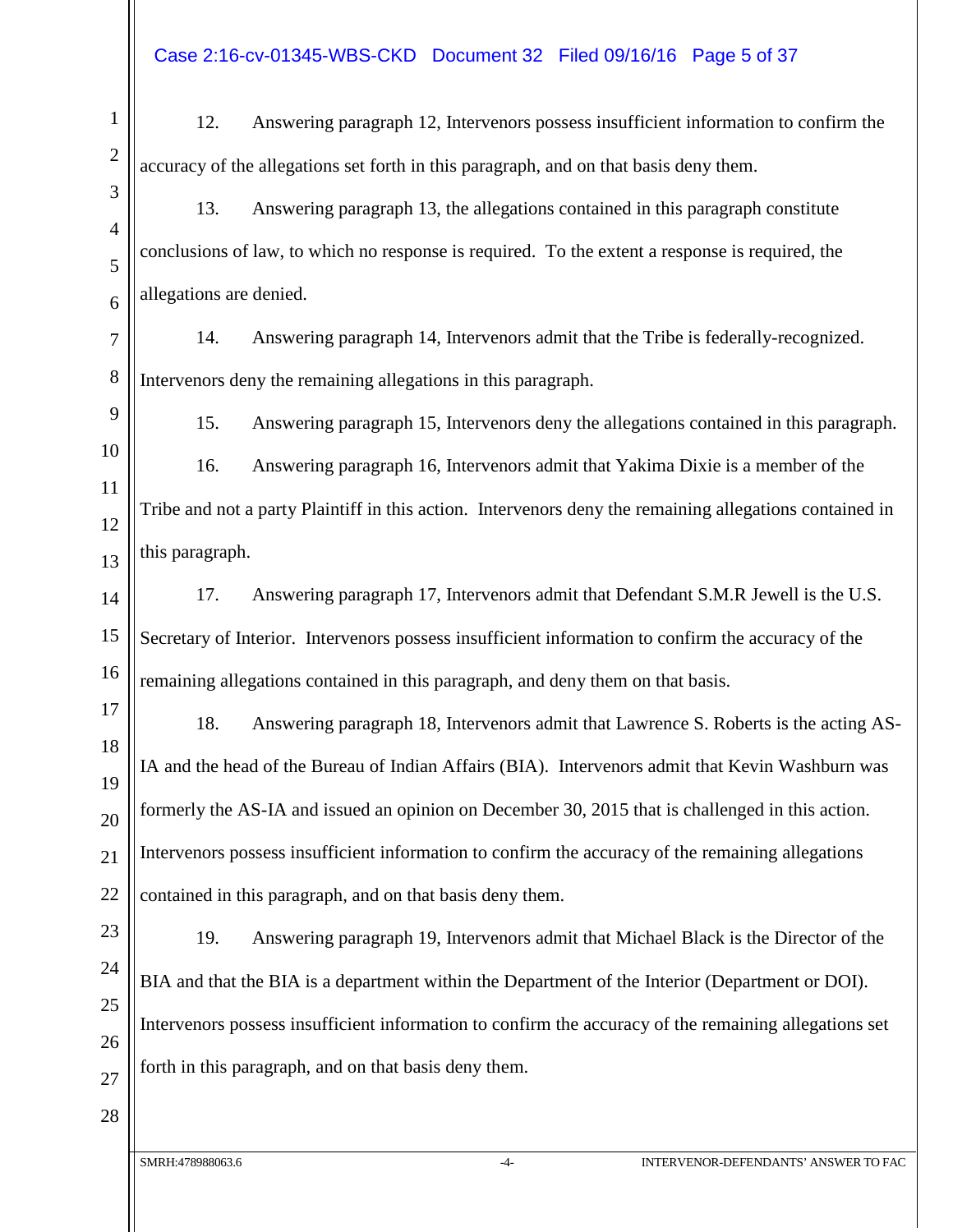# 1 2 3 4 5 6 7 8 9 10 11 12 13 14 15 16 17 18 19 20 21 22 23 24 25 26

**GENERAL ALLEGATIONS**

20. Answering paragraph 20, Intervenors admit that the United States acquired land in 1916 for the benefit of Indians living near Sheep Ranch, California and deny the remainder of the allegations in the first sentence. The second sentence of this paragraph purports to quote from and characterize a letter from the Office of Indian Affairs (now the BIA) agent John Terrell, which speaks for itself and is itself the best evidence of its content. To the extent the allegations contained in the second sentence of this paragraph augment, editorialize or deviate from the content of the letter, Intervenors deny them.

21. Answering paragraph 21, the allegations contained in the first sentence of this paragraph purport to characterize the contents of the Indian Reorganization Act (IRA), a statute which speaks for itself and is itself the best evidence of its content. To the extent the allegations contained in the first sentence of this paragraph augment, editorialize or deviate from the IRA's plain language, meaning, or context, Intervenors deny them. As to the second sentence, on information and belief, Intervenors admit that Jeff Davis voted in favor of application of the IRA to the Tribe, but deny the remaining allegations. Intervenors deny the allegations contained in the third sentence of this paragraph and aver that the Tribe completed organization through the ratification of a Constitution in an election duly held on July 6, 2013.

27 22. Answering paragraph 22, the allegations contained in the first sentence of this paragraph purport to characterize the contents of the California Rancheria Act (CRA), a statute which speaks for itself and is itself the best evidence of its content. To the extent the allegations contained in the first sentence of this paragraph augment, editorialize or deviate from the CRA's plain language, meaning, or context, they are denied. The remaining allegations in the first sentence of this paragraph are denied. As to the second sentence of this paragraph, Intervenors admit the BIA prepared a plan in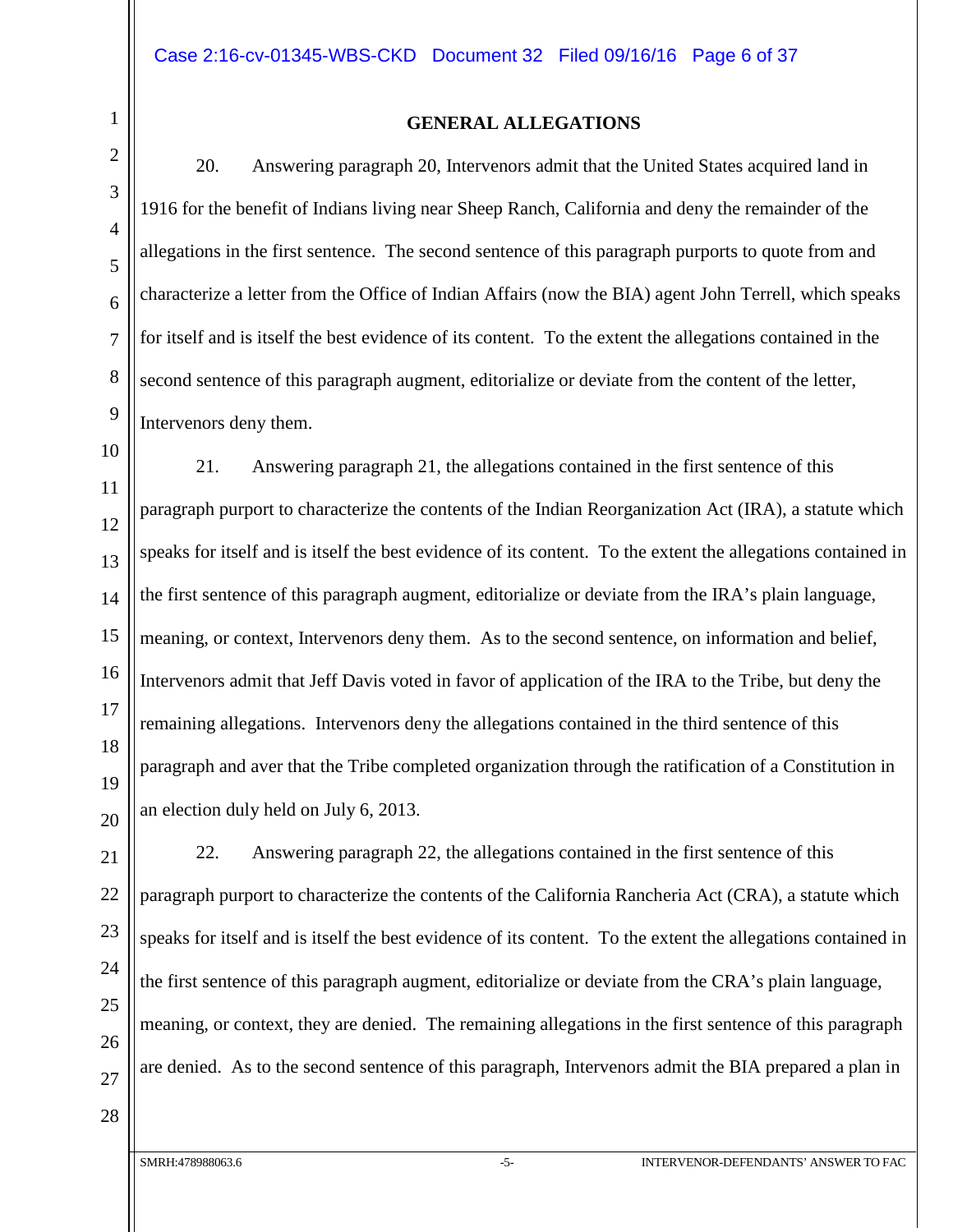#### Case 2:16-cv-01345-WBS-CKD Document 32 Filed 09/16/16 Page 7 of 37

1966 to distribute the assets of the Sheep Ranch Rancheria, but deny the remaining allegations. As to the third sentence of this paragraph, Intervenors possess insufficient information to confirm the accuracy of the allegations, and on that basis deny them. As to the fourth sentence of this paragraph, on information and belief, Intervenors admit that Mabel Hodge Dixie voted to accept the BIA distribution plan, but deny the remaining allegations.

23. Answering paragraph 23, Intervenors admit that the United States never terminated recognition of the Tribe. Intervenors possess insufficient information to confirm the accuracy of the remaining allegations, and on that basis deny them.

10 11 12 13 14 15 16 24. Answering paragraph 24, on information and belief, Intervenors admit that the U.S. District Court case of Hardwick v. U.S. was filed and settled. The opinion in Hardwick v. U.S. and its resulting settlement speak for themselves and are themselves the best evidence of their content. To the extent the allegations contained in this paragraph augment, editorialize or deviate from the content of the case and the settlement, Intervenors deny them. Intervenors aver that the Tribe was not a party to Hardwick v. U.S.

17 18 19 20 21 22 23 24 25 26 25. Answering paragraph 25, Intervenors admit that Yakima Dixie is the son of Mabel Hodge Dixie and that Yakima Dixie signed a letter to the BIA in 1994. Intervenors aver that this letter was written by a BIA staff member. The content of the letter written by the BIA staff member and signed by Yakima Dixie speaks for itself and is itself the best evidence of its content. To the extent the allegations contained in this paragraph augment, editorialize or deviate from the content of the letter, Intervenors deny them. Intervenors possess insufficient information to confirm the accuracy of the allegations concerning the surviving children of Mabel Dixie and the location of Melvin Dixie in 1994, and on that basis deny them. As to the third sentence of this paragraph, Intervenors deny that Melvin Dixie died in 2008 and aver that he died in 2009.

27 28

1

2

3

4

5

6

7

8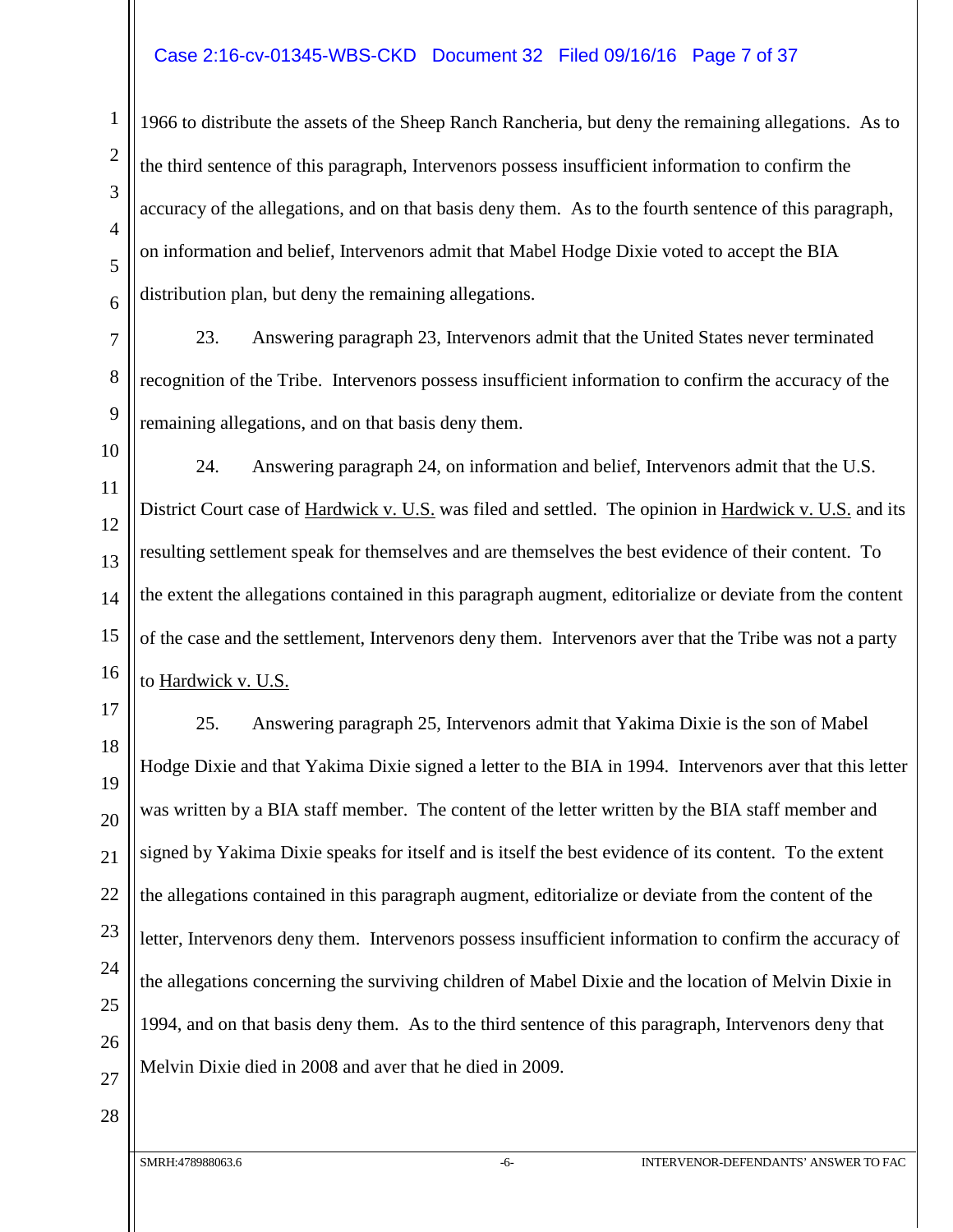#### Case 2:16-cv-01345-WBS-CKD Document 32 Filed 09/16/16 Page 8 of 37

26. Answering paragraph 26, Intervenors possess insufficient information to confirm the accuracy of the allegations contained in this paragraph and on that basis deny them.

27. Answering paragraph 27, Intervenors admit that Yakima Dixie signed a statement that purported to enroll Silvia Burley, her two daughters, and her granddaughter (Burley Family) as members of the Tribe. Intervenors aver that Silvia Burley wrote the statement that Yakima Dixie signed and that Yakima Dixie did not have the authority to enroll anyone as a Tribal member. Intervenors deny the remaining allegations contained in this paragraph.

28. Answering paragraph 28, Intervenors admit that Yakima Dixie and Silvia Burley met with BIA staff in September 1998. Intervenors deny that Melvin Dixie's whereabouts were unknown at that time. The remaining allegations of this paragraph purport to characterize and describe the contents of the September 1998 meeting transcript, which speaks for itself and is itself the best evidence of its contents. To the extent the allegations augment, editorialize or deviate from the content of the transcript, Intervenors deny them.

29. Answering paragraph 29, Intervenors admit that the United States never terminated its recognition of the Tribe. Intervenors possess insufficient information to confirm the accuracy of the remaining allegations in this paragraph, and on that basis Intervenors deny them.

30. Answering paragraph 30, the allegations contained in this paragraph are vague and ambiguous because Plaintiffs have not defined the relevant time period in which the alleged actions took place and have not identified any alleged BIA decision to which the allegations refer. Without waiving their objection, Intervenors possess insufficient information to confirm the accuracy of the allegations contained in this paragraph, and on that basis Intervenors deny them.

31. Answering paragraph 31, Intervenors deny that Melvin Dixie died in 2008 and aver that Melvin Dixie died in 2009.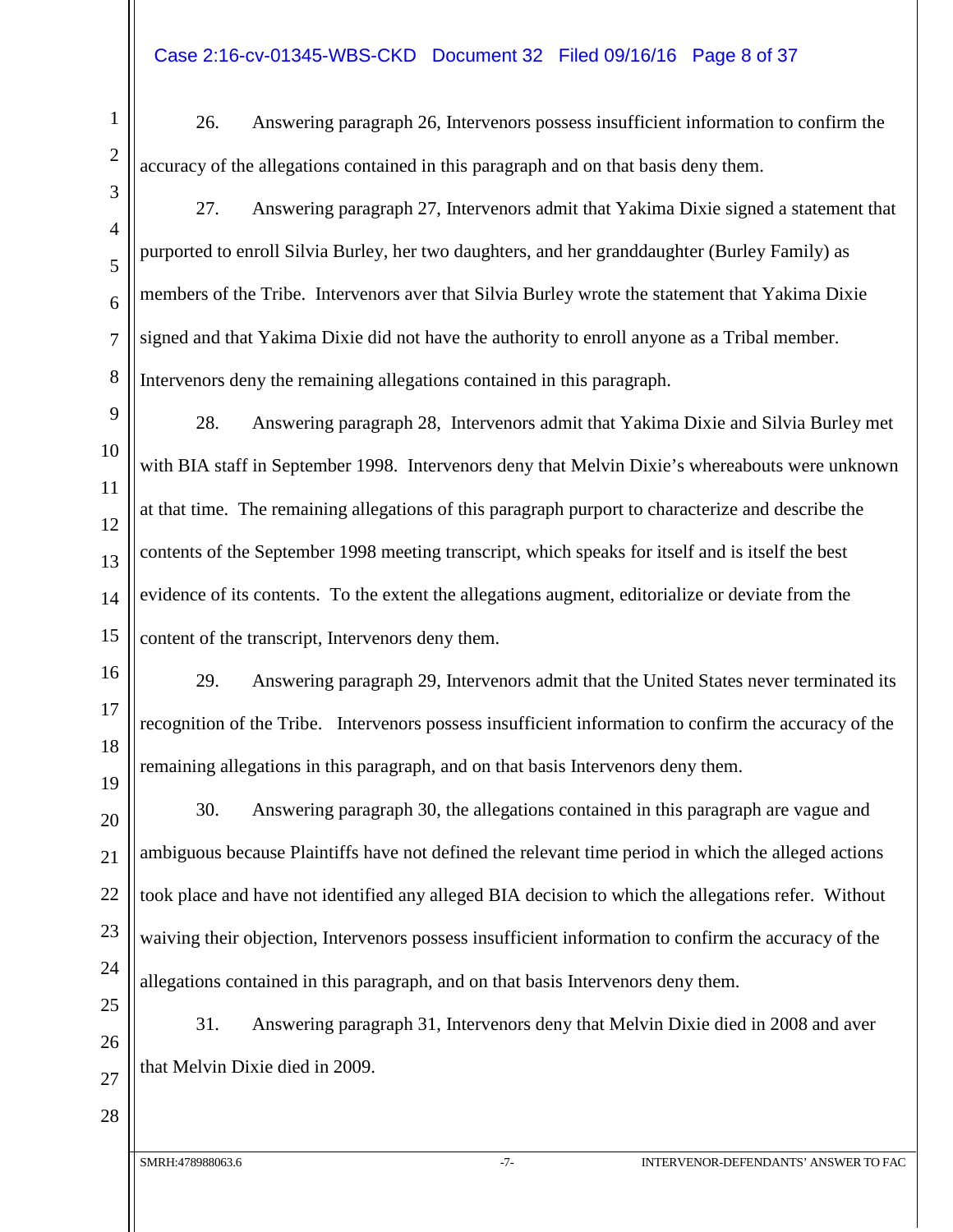#### Case 2:16-cv-01345-WBS-CKD Document 32 Filed 09/16/16 Page 9 of 37

1

32. Answering paragraph 32, the allegations in this paragraph purport to quote from and characterize a September 24, 1998 letter and its attachments allegedly sent from the BIA to Yakima Dixie and Silvia Burley. The content of the letter and its attachments speak for themselves and are themselves the best evidence of their content. To the extent the allegations contained in this paragraph augment, editorialize or deviate from the content of the letter and its attachments, Intervenors deny them.

33. Answering paragraph 33, Intervenors admit that Yakima Dixie and Silvia Burley signed a resolution on November 5, 1998 (1998 Resolution) and deny that Rashel Reznor signed the 1998 Resolution. The remaining allegations contained in this paragraph consist of legal conclusions requiring no response and characterizations of the content of the 1998 Resolution, which speaks for itself and is itself the best evidence of its content. To the extent the allegations augment, editorialize or deviate from the content of the 1998 Resolution, Intervenors deny them.

34. Answering paragraph 34, the allegations of this paragraph consist of legal conclusions to which no response is required, but to the extent a response is deemed required, Intervenors deny the allegations.

35. Answering paragraph 35, the allegations purport to describe and characterize the content of the documents attached to the FAC marked as Exhibit "2", which speak for themselves and are the best evidence of their content. To the extent the allegations augment, editorialize or deviate from the content of the documents, Intervenors deny them.

36. Answering paragraph 36, Intervenors possess insufficient information to frame a response to the vague and undefined allegations contained in the first and second sentences of this paragraph, and Intervenors deny them on that basis. As to the third sentence, Intervenors deny that Yakima Dixie conspired to make any false claims. Intervenors possess insufficient information to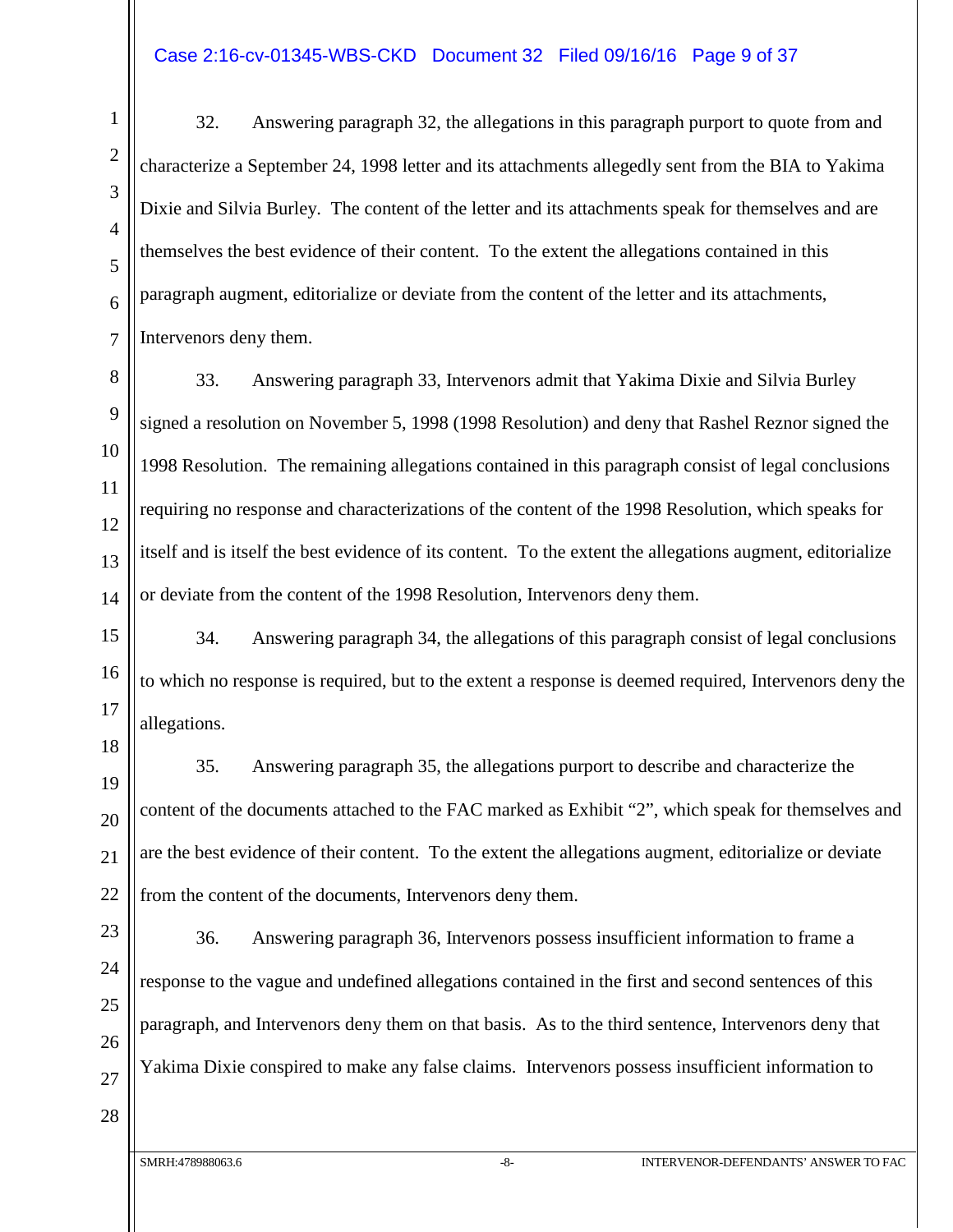#### Case 2:16-cv-01345-WBS-CKD Document 32 Filed 09/16/16 Page 10 of 37

confirm the accuracy of the remaining allegations in the third sentence of this paragraph, and on that basis deny them. Intervenors admit that Yakima Dixie told the BIA that he had not resigned and that the document that purported to effect his resignation was forged. Intervenors admit that there exists a Tribal leadership dispute, but aver that the dispute is between Silvia Burley and her purported tribal council, on one hand, and the elected Tribal Council consisting of Yakima Dixie and other individual Intervenors, on the other hand. Intervenors cannot frame a response to Plaintiffs' vague, ambiguous and undefined allegation that such dispute has "caused havoc" within the Tribe, and Intervenors deny such allegation on that basis. The allegations contained in the sixth sentence of this paragraph purport to describe the contents of Yakima Dixie's February 7, 2012 deposition testimony in a California state action, which speaks for itself and is itself the best evidence of its content. To the extent the allegations contained in the sixth sentence augment, editorialize or deviate from the content of the deposition, Intervenors deny them.

15 16 17 18 19 37. Answering paragraph 37, Intervenors admit that the BIA acknowledged Silvia Burley as a Tribal representative at some times between 1999 and 2005, and acted on some resolutions passed by the purported General Council under Silvia Burley's control. The remaining allegations contained in this paragraph are denied.

20 21 22 23 38. Answering paragraph 38, on information and belief, and relying solely on information provided by Plaintiffs, Intervenors admit the BIA entered into contracts to provide federal funding to the General Council controlled by the Burleys, and aver that none of the federal funds so provided were delivered to the Tribe. Intervenors deny the Tribe was ever under Silvia Burley's leadership.

24 25

26

27

28

1

2

3

4

5

6

7

8

9

10

11

12

13

14

**PROCEDURAL SUMMARY**

39. Answering paragraph 39, Intervenors admit that, on December 13, 2013, the District Court for the District of Columbia found unlawful the AS-IA 2011 Decision regarding the Tribe and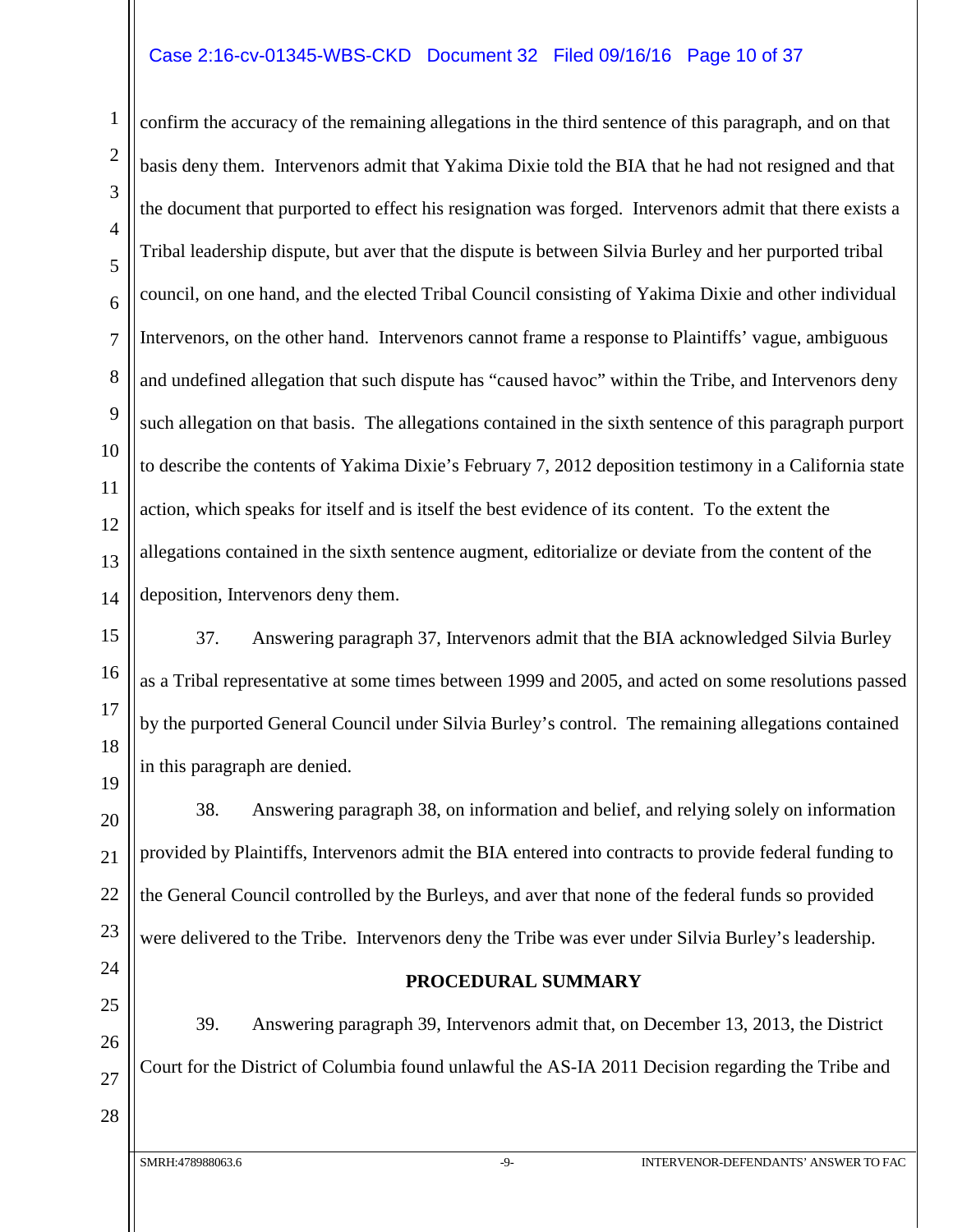#### Case 2:16-cv-01345-WBS-CKD Document 32 Filed 09/16/16 Page 11 of 37

remanded the decision to the DOI for reconsideration. The remaining allegations of this paragraph purport to characterize the District Court's order, which speaks for itself and is the best evidence of its content. To the extent the allegations augment, editorialize or deviate from the content of the decision, Intervenors deny them.

40. Answering paragraph 40, the allegations contained in this paragraph purport to characterize the contents of the District Court's opinion in *CVMT v. Jewell*, which speaks for itself and is itself the best evidence of its content. To the extent the allegations contained in this paragraph augment, editorialize or deviate from the content of the decision, Intervenors deny them.

41. Answering paragraph 41, the allegations contained in this paragraph consist of conclusions of law, to which no response is required. To the extent a response is required, the allegations are denied.

42. Answering paragraph 42, the allegations contained in this paragraph consist of conclusions of law, to which no response is required. To the extent a response is required, the allegations are denied.

43. Answering paragraph 43, Intervenors deny that the Tribe's membership presently consists of only five members. Intervenors admit that issues of Tribal governance, including membership decisions, should be entrusted to the Tribe's governing body, but Intervenors aver that Plaintiff General Council (1998 General Council or Burley-controlled General Council) is not the legitimate governing body of the Tribe.

44. Answering paragraph 44, the allegations contained in the first sentence of this paragraph purport to characterize the contents of the District Court's opinion in *CVMT v. Jewell*, which speaks for itself and is the best evidence of its content. To the extent the allegations contained in the first sentence of this paragraph augment, editorialize or deviate from the content of the decision,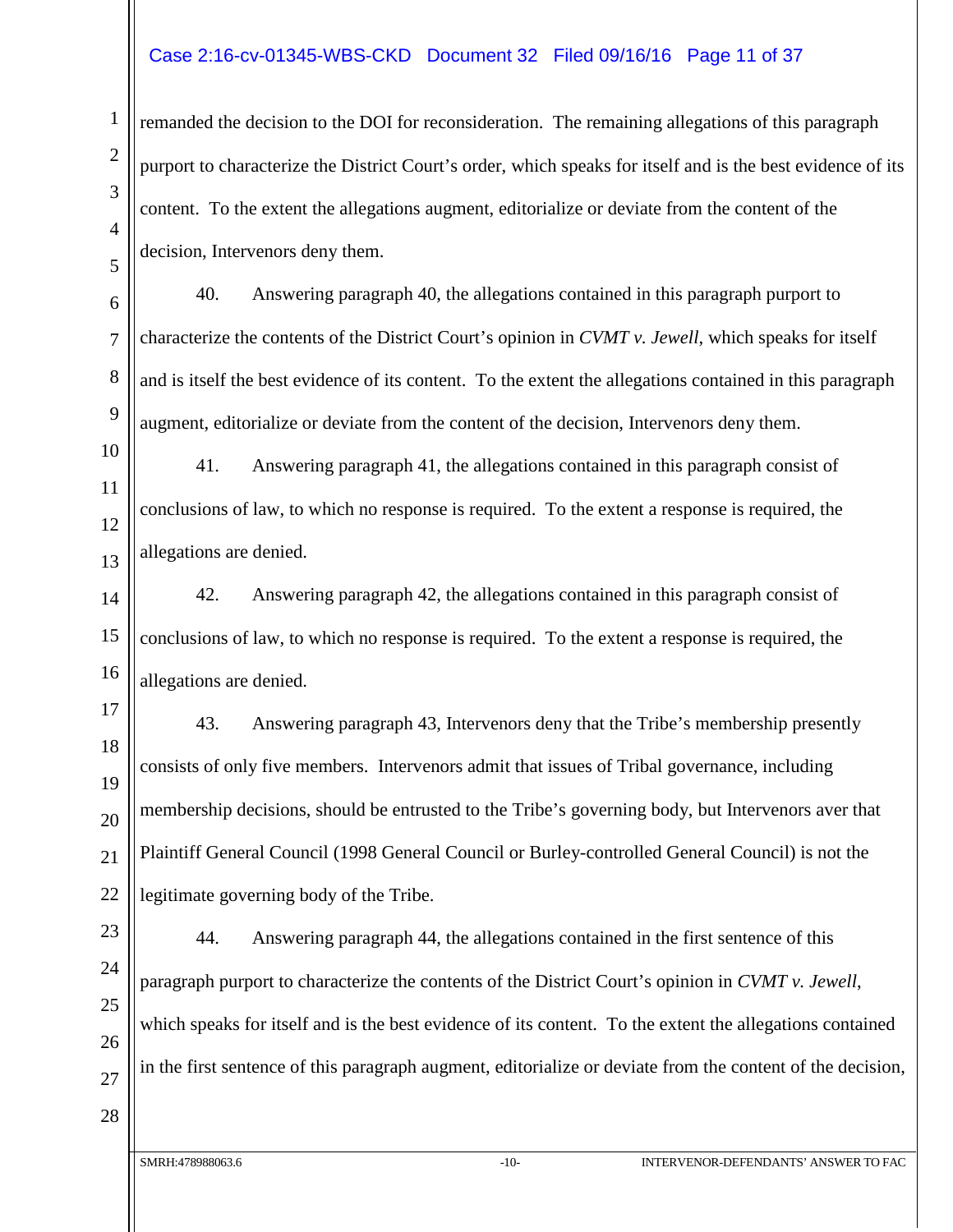#### Case 2:16-cv-01345-WBS-CKD Document 32 Filed 09/16/16 Page 12 of 37

Intervenors deny them. The allegations contained in the second sentence of this paragraph contain conclusions of law, to which no response is required. To the extent that a response is required, the allegations are denied.

45. Answering paragraph 45, the allegations contained in the first sentence of this paragraph consist of conclusions of law, to which no response is required. To the extent a response is required, the allegations are denied.

8 9 10 45a. Answering sub-paragraph 45(a), Intervenors deny the allegations contained in this subparagraph and aver that Yakima Dixie lacked authority to enroll the Burley Family as members of the Tribe.

45b. Answering sub-paragraph 45(b), Intervenors admit that Yakima Dixie did not consult with Melvin Dixie before signing the document that purported to enroll the Burley Family into the Tribe. Intervenors admit that Melvin Dixie is now deceased, but Intervenors deny that any impairment of his interests while living is now moot. Intervenors cannot frame a response to Plaintiffs' vague, ambiguous, and compound allegations that Melvin Dixie "had not been involved", "had not been in touch", "was invited to participate", and "was encouraged to avail himself", among others, and on that basis Intervenors deny the remaining allegations contained in this sub-paragraph.

45c. Answering sub-paragraph 45(c), Intervenors deny the allegations contained in this subparagraph.

45d. Answering sub-paragraph 45(d), Intervenors deny the allegations contained in the first and second sentences of this sub-paragraph. As to the third sentence, Intervenors admit that the Department contracted with the 1998 General Council for a period between 1999 and 2005, but Intervenors deny the remaining allegations contained in the third sentence of this sub-paragraph. Intervenors deny the remaining allegations contained in this sub-paragraph.

28

1

2

3

4

5

6

7

11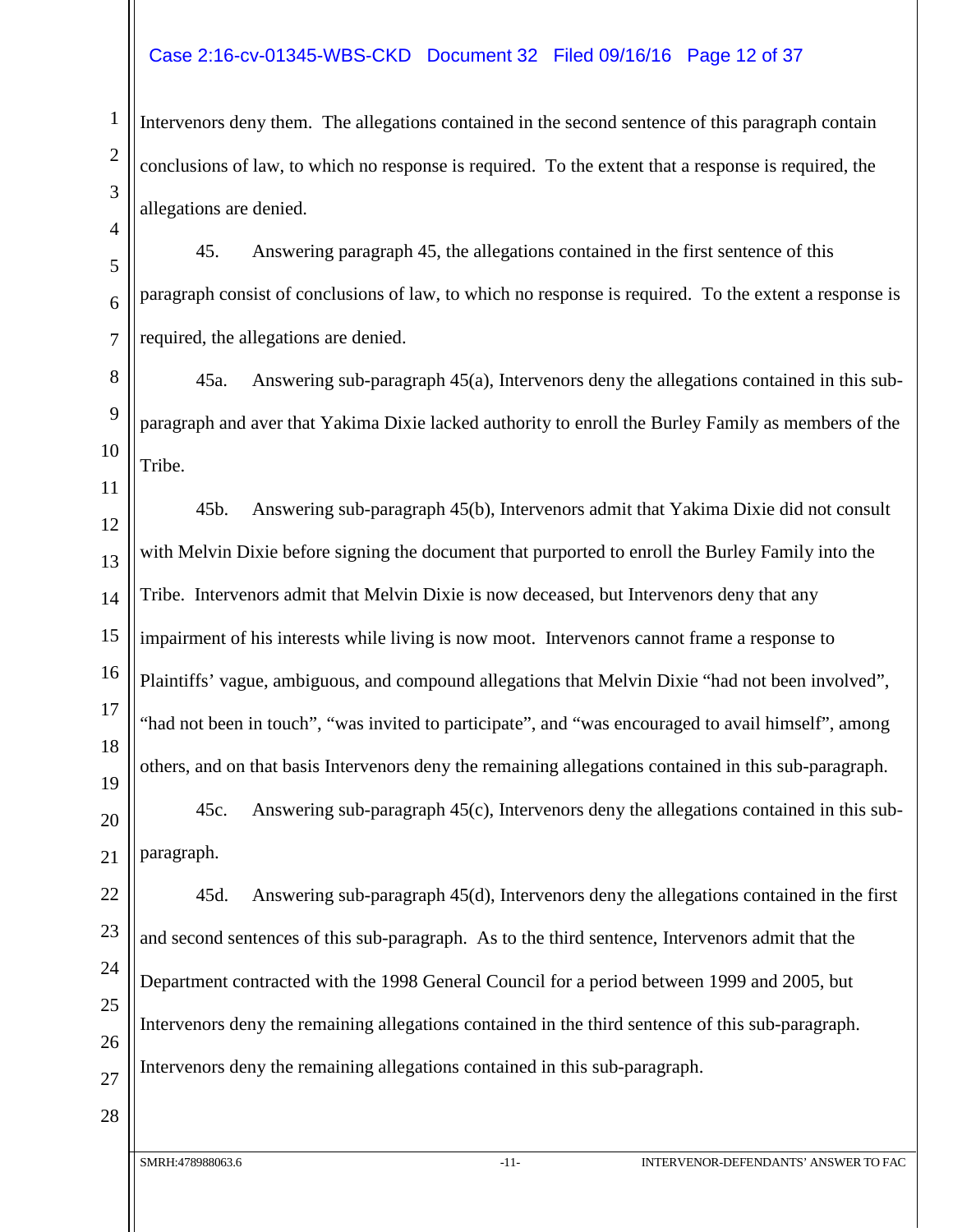46. Answering paragraph 46, Intervenors deny the allegations contained in this paragraph.

#### **MATERIAL FACTUAL BACKGROUND**

47. Answering paragraph 47, Intervenors deny the allegations contained in the first sentence of the paragraph. Intervenors possess insufficient information to confirm the accuracy of the allegations contained in the second sentence, and Intervenors deny them on that basis. Intervenors deny the allegations contained in the third sentence and aver that Yakima Dixie did not have the authority to enroll anyone as a Tribal member. Intervenors deny the allegations contained in the fourth sentence of this paragraph. The fifth sentence is ambiguous as to the time period during which the Tribe allegedly sought to organize or what constitution it sought approval for, and Intervenors deny the allegations on that basis. As to the sixth sentence, Intervenors admit that the Tribal leadership dispute has led to years of litigation and deny the remaining allegations of this sentence.

48. Answering paragraph 48, the allegations contained in this paragraph consist of Plaintiffs' introduction to the following allegations to which no response is required. To the extent a response is required, the allegations are denied.

48a. Answering sub-paragraph 48(a), on information and belief, Intervenors admit that Yakima Dixie signed a letter to the BIA in 1994, which speaks for itself and is itself the best evidence of its content. To the extent the allegations contained in this sub-paragraph augment, editorialize or deviate from the content of the letter, Intervenors deny them.

24 25 26 27 48b. Answering sub-paragraph 48(b), Intervenors possess insufficient information to confirm the accuracy of the allegations contained in the first and second sentences of this subparagraph, and on that basis deny them. The allegations contained in the third sentence consist of conclusions of law, to which no response is required. Intervenors possess insufficient information to confirm the accuracy of the allegations in the fourth sentence, and on that basis deny them.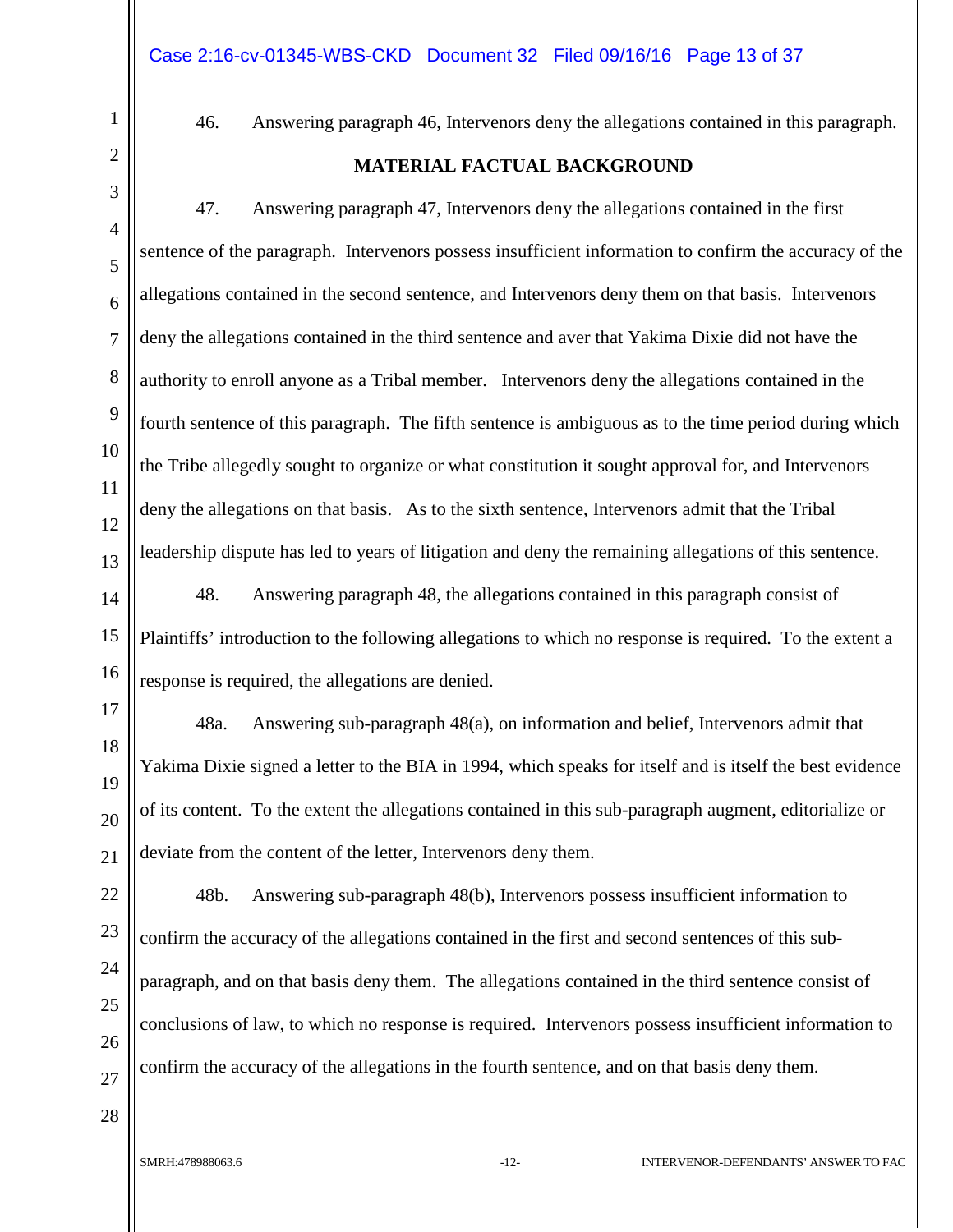48c. Answering sub-paragraph 48(c), Intervenors admit that Burley sought to join the Tribe and provided documents to Yakima Dixie, and that Yakima Dixie was imprisoned. Intervenors aver that Yakima Dixie did not have authority to make a "membership decision" regarding the Burley Family.

48d. Answering sub-paragraph 48(d), Intervenors deny the allegations contained in the first sentence of this sub-paragraph and aver that the federal government does not determine membership in the Tribe. Intervenors possess insufficient information to confirm the accuracy of the allegations contained in the second sentence, and on that basis deny them.

48e. Answering sub-paragraph 48(e), Intervenors possess insufficient information to confirm the accuracy of the allegations contained in the first, second and third sentences of this subparagraph, and on that basis deny them. Intervenors admit that Silvia Burley contacted Yakima Dixie in 1998, but deny the remaining allegations in this sub-paragraph.

48f. Answering sub-paragraph 48(f), Intervenors admit that Yakima Dixie signed a document drafted by Silvia Burley purporting to enroll the Burley Family as Tribal members. Intervenors deny the remaining allegations in this sub-paragraph and aver that Yakima Dixie did not have the authority to enroll the Burley Family into the Tribe.

48g. Answering sub-paragraph  $48(g)$ , the allegations contained in this sub-paragraph purport to characterize the content of and quote from a September 24, 1998 letter from the BIA, which speaks for itself and is itself the best evidence of its content. To the extent the allegations contained in this sub-paragraph augment, editorialize or deviate from the content of the letter, Intervenors deny them.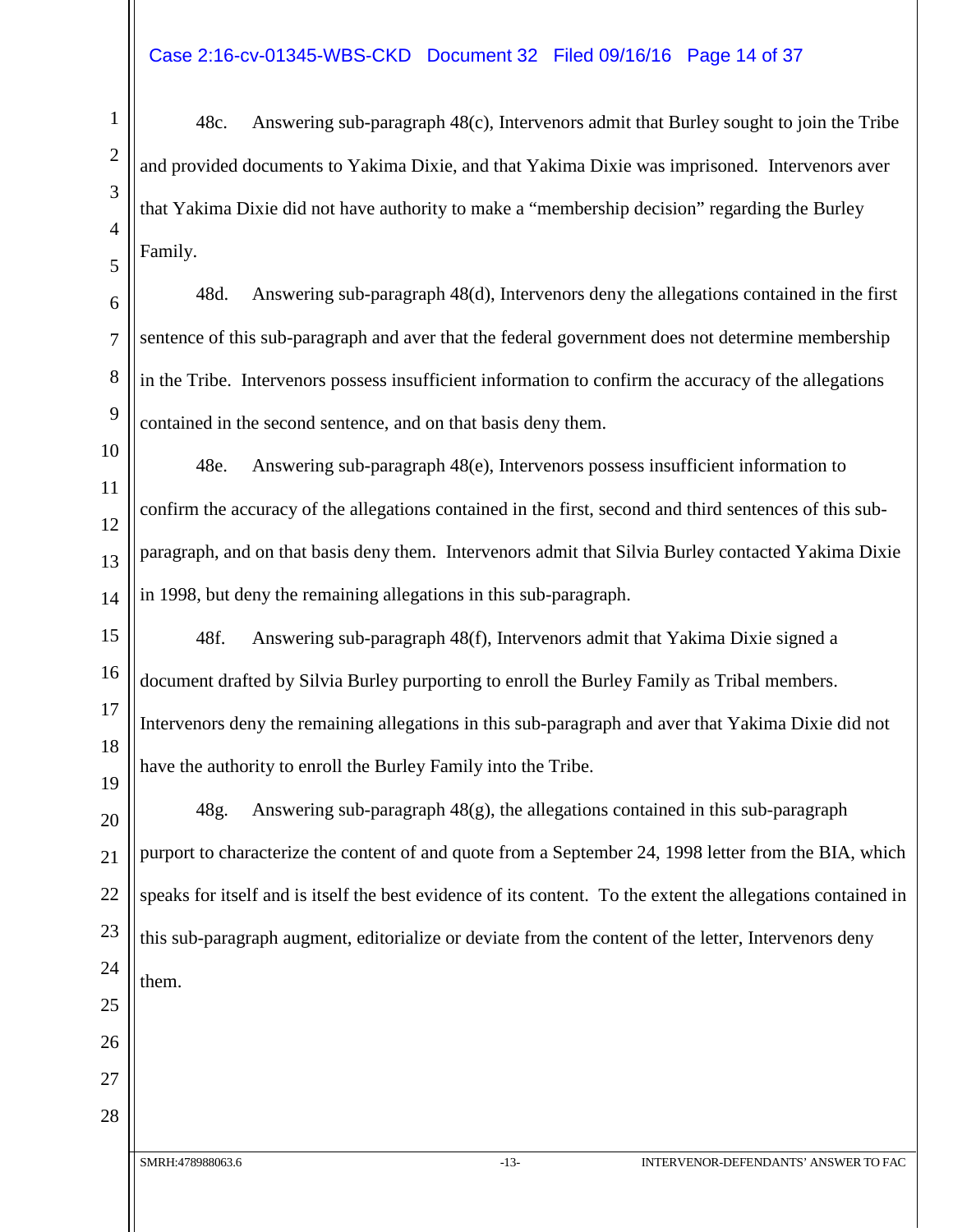48h. Answering sub-paragraph 48(h), Intervenors admit that Yakima Dixie and Silvia Burley signed the 1998 Resolution and deny the remaining allegations contained in this subparagraph.

48i. Answering sub-paragraph 48(i), Intervenors deny the allegations contained in the first sentence of this sub-paragraph. On information and belief, and relying on information provided by Plaintiffs, Intervenors admit that the BIA entered into contracts with the Burley-controlled General Council. The remaining allegations in this sub-paragraph are denied.

49. Answering paragraph 49, Intervenors deny the allegations in this paragraph and aver that membership in the Tribe was established by lineal descent from known Tribal members and affiliation with the Tribal community.

50. Answering paragraph 50, Intervenors deny that a General Council form of Tribal government existed or was created by the 1998 Resolution and that Yakima Dixie led such a government. Intervenors admit the allegations contained in the second sentence of this paragraph. The allegations contained in the third sentence purport to characterize the contents of and quote from a document dated April 21, 1999, which speaks for itself and is itself the best evidence of its content. To the extent the allegations contained in the third sentence of this paragraph augment, editorialize or deviate from the content of that document, Intervenors deny them. Intervenors deny the allegations contained in the fourth sentence of this paragraph.

51. Answering paragraph 51, Intervenors admit that Yakima Dixie was deposed in a 2012 California state case. The allegations contained in the second sentence of this paragraph purport to characterize the contents of and describe Yakima Dixie's deposition testimony, which speaks for itself and is itself the best evidence of its content. To the extent the allegations contained in this paragraph augment, editorialize or deviate from the content of that deposition testimony, Intervenors deny them.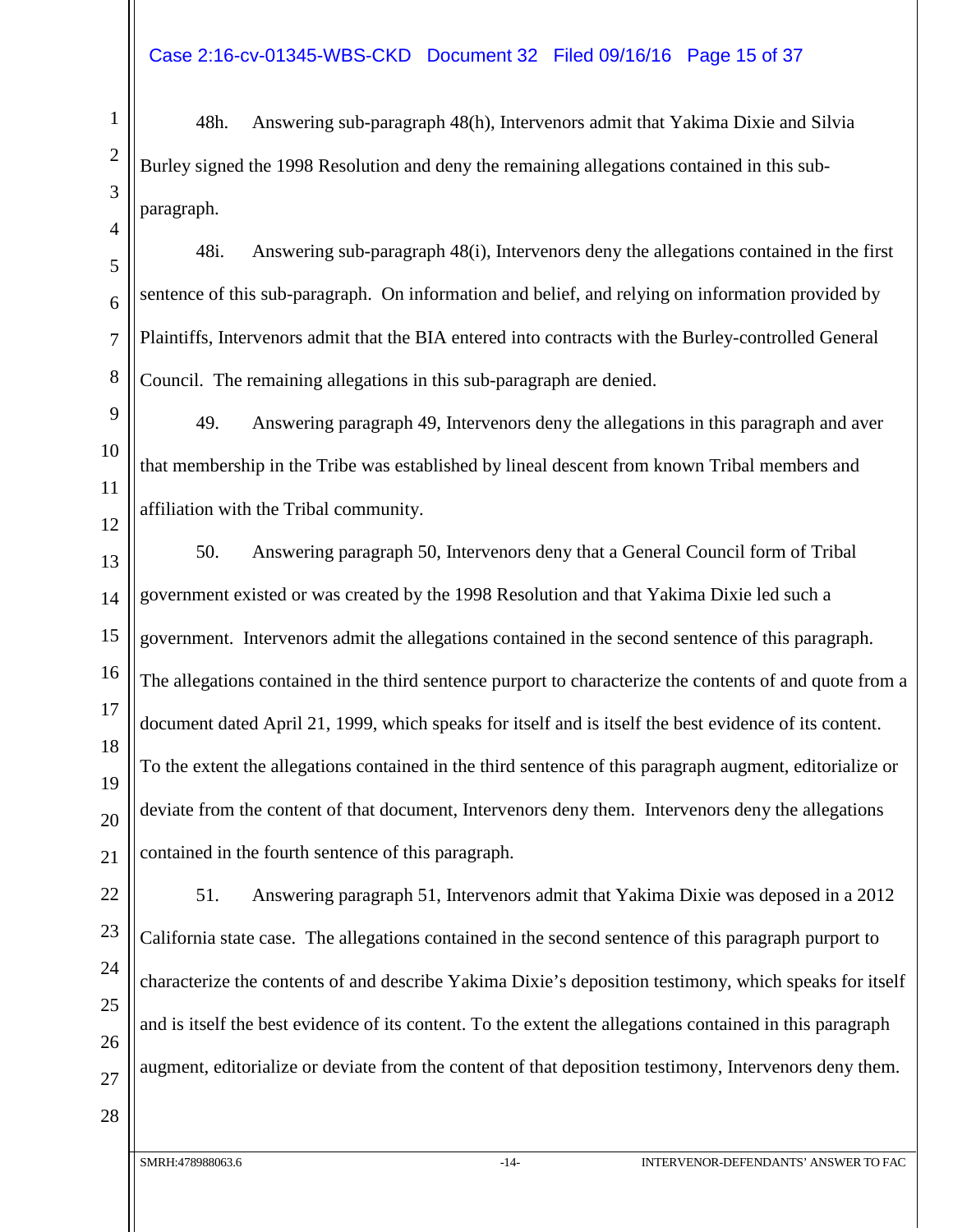#### Case 2:16-cv-01345-WBS-CKD Document 32 Filed 09/16/16 Page 16 of 37

52. Answering paragraph 52, the allegations contained in this paragraph purport to characterize the 1998 Resolution, which speaks for itself and is the best evidence of its contents. Intervenors deny any allegations contrary to its plain language and meaning. Intervenors aver that the 1998 Resolution was not valid as a Tribal governing document.

53. Answering paragraph 53, the allegations in the first sentence of this paragraph purport to characterize the 1998 Resolution, which speaks for itself and is the best evidence of its contents. Intervenors deny any allegations contrary to its plain language and meaning. The remaining allegations in this paragraph consist of legal conclusions to which no response is required, but to the extent a response is deemed required, Intervenors deny them.

54. Answering paragraph 54, Intervenors deny the allegations contained in the first sentence of this paragraph. As to the remaining allegations, Intervenors admit that Yakima Dixie stated that his intent in signing the Burleys' enrollment document was only to help them qualify for education and welfare benefits. Intervenors otherwise cannot frame a response to the vague and ambiguous allegations, which do not identify the time period in question or the documents referenced in the allegations, and on this basis deny them.

55. Answering paragraph 55, Intervenors admit that the BIA interacted with the Burleycontrolled General Council between 1999 and 2004. Intervenors aver that the 1998 General Council was not a legitimate Tribal government and was not authorized to act on behalf of the Tribe and deny the allegations of the final sentence on that basis. Intervenors possess insufficient information to confirm the accuracy of the remaining allegations, and on that basis deny them.

56. Answering paragraph 56, Intervenors cannot frame a response to the vague, ambiguous, and compound allegations which fail to identify the terms "purported membership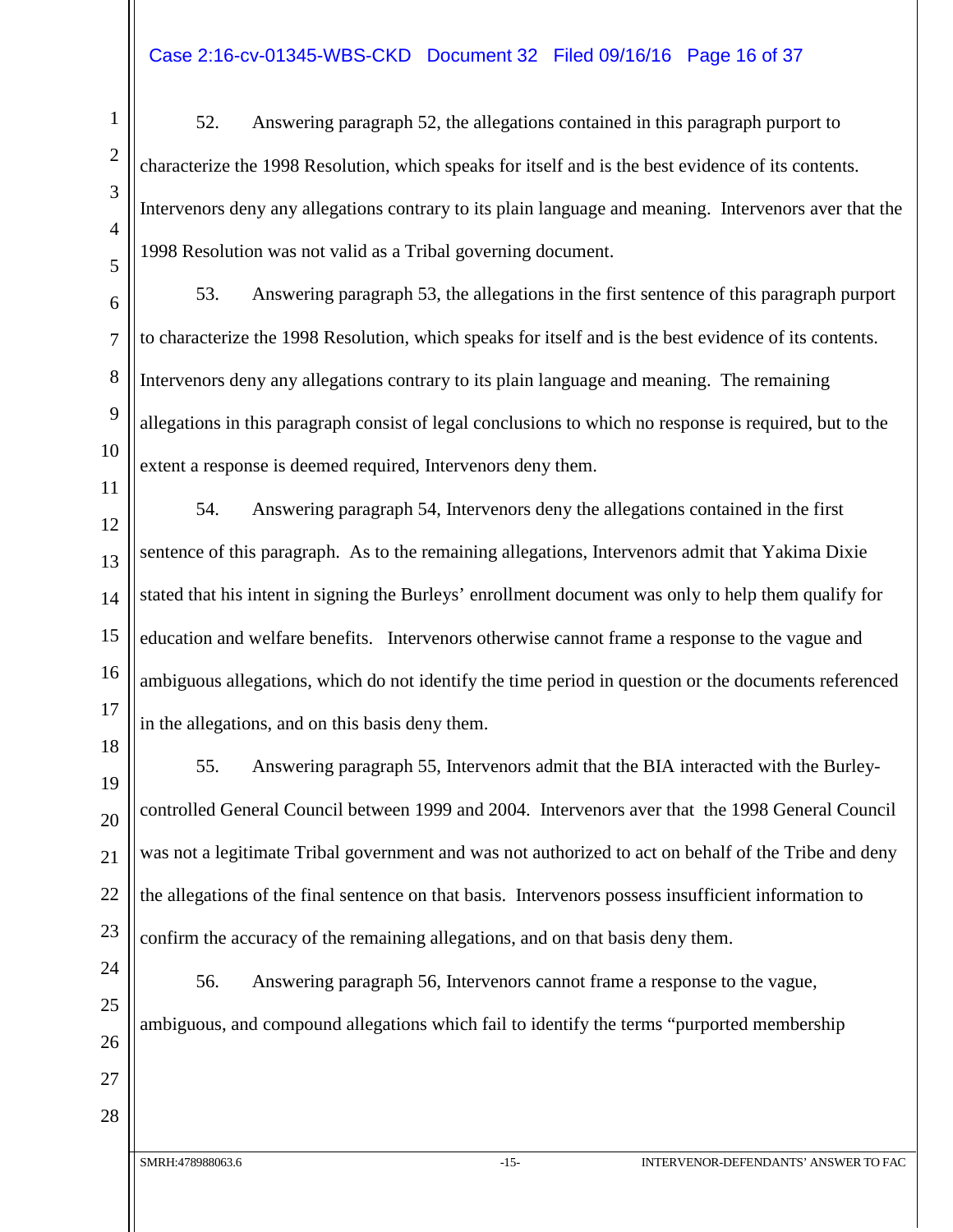#### Case 2:16-cv-01345-WBS-CKD Document 32 Filed 09/16/16 Page 17 of 37

dispute," "District Court opinion," "leadership disagreement," and "gaming developers," among others, and on that basis deny them.

1

57. Answering paragraph 57, Intervenors deny the allegations contained in the first sentence of this paragraph. The allegations contained in the second sentence purport to characterize and describe the contents of the decision in *California Valley Miwok Tribe v. United States*, 424 F.Supp.2d 197 (D.D.C. 2006) (*CVMT I*), which speaks for itself and is itself the best evidence of its content. To the extent the allegations contained in the first sentence of this paragraph augment, editorialize or deviate from the content of the decision, Intervenors deny them. The allegations contained in the third and fourth sentences purport to characterize and describe the contents of the briefs submitted in *CVMT I*, which speak for themselves and are the best evidence of their content. To the extent the allegations contained in the third and fourth sentences of this paragraph augment, editorialize or deviate from the content of those briefs, Intervenors deny them.

58. Answering paragraph 58, Intervenors deny the allegations contained in the first sentence and Intervenors aver that, in 2007, the BIA sought to facilitate a meeting of the entire Tribal community for the purpose of discussing Tribal organization. Intervenors admit that Silvia Burley filed an appeal with the Interior Board of Indian Appeals (IBIA), challenging the BIA's attempt to assist the Tribe's organization efforts. The remaining allegations in this paragraph purport to characterize and describe the contents of the IBIA order deciding that appeal, which speaks for itself and is itself the best evidence of its content. To the extent the remaining augment, editorialize or deviate from the content of that order, Intervenors deny them.

28

content of the AS-IA 2011 Decision, which speaks for itself and is itself the best evidence of its

59. Answering paragraph 59, the allegations in this paragraph purport to characterize the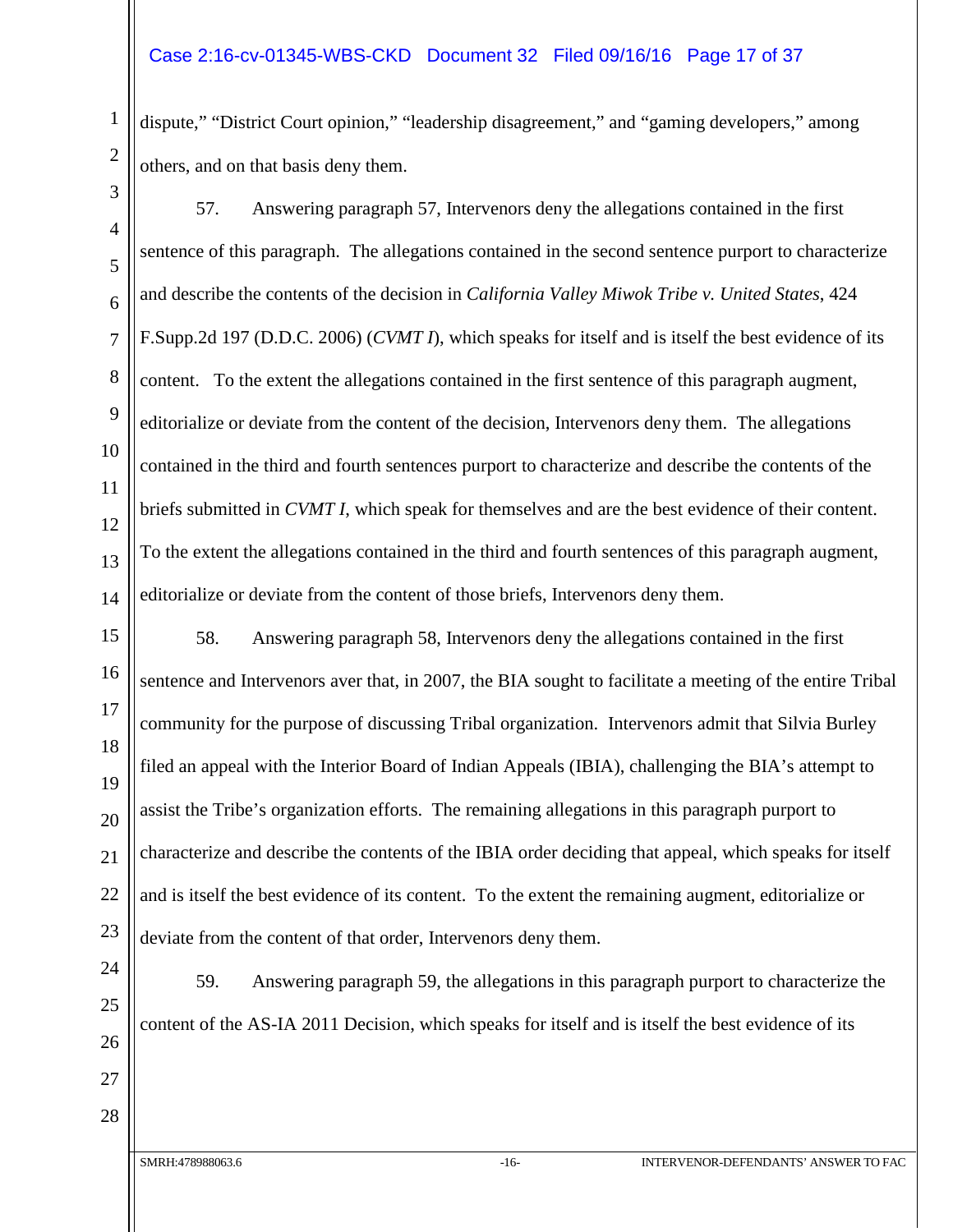#### Case 2:16-cv-01345-WBS-CKD Document 32 Filed 09/16/16 Page 18 of 37

content. To the extent the allegations contained in this paragraph augment, editorialize or deviate from the content of that decision, Intervenors deny them.

- 60. Answering paragraph 60, the allegations in this paragraph purport to characterize the content of the AS-IA 2011 Decision and briefs filed by the federal government in *CVMT v. Jewell*, which documents speak for themselves and are the best evidence of their contents. To the extent the allegations contained in this paragraph augment, editorialize or deviate from the contents of those documents, Intervenors deny them.
- 9 10 11 12 13 14 61. Answering paragraph 61, Intervenors admit that the AS-IA 2011 Decision was challenged in *CVMT v. Jewell*. The remaining the allegations in this paragraph purport to characterize the content of the District Court's decision in *CVMT v. Jewell*, which speaks for itself and is itself the best evidence of its content. To the extent the remaining allegations contained in this paragraph augment, editorialize or deviate from the content of that decision, Intervenors deny them.
- 15 16 17 18 19 62. Answering paragraph 62, the allegations in this paragraph purport to characterize the content of the District Court's decision in *CVMT v. Jewell*, which speaks for itself and is itself the best evidence of its content. To the extent the remaining allegations contained in this paragraph augment, editorialize or deviate from the content of that decision, Intervenors deny them.

20 21 22 63. Answering paragraph 63, the allegations in this paragraph consist of legal conclusions to which no response is required. To the extent a response is deemed required, Intervenors deny the allegations.

23 24

25

26

27

1

2

3

4

5

6

7

8

64. Answering paragraph 64, Intervenors deny the allegations contained in this paragraph. 65. Answering paragraph 65, the first sentence of the paragraph purports to characterize the content of the District Court's decision in *CVMT v. Jewell*, which speaks for itself and is itself the best evidence of its content. To the extent the allegations contained in the first sentence of this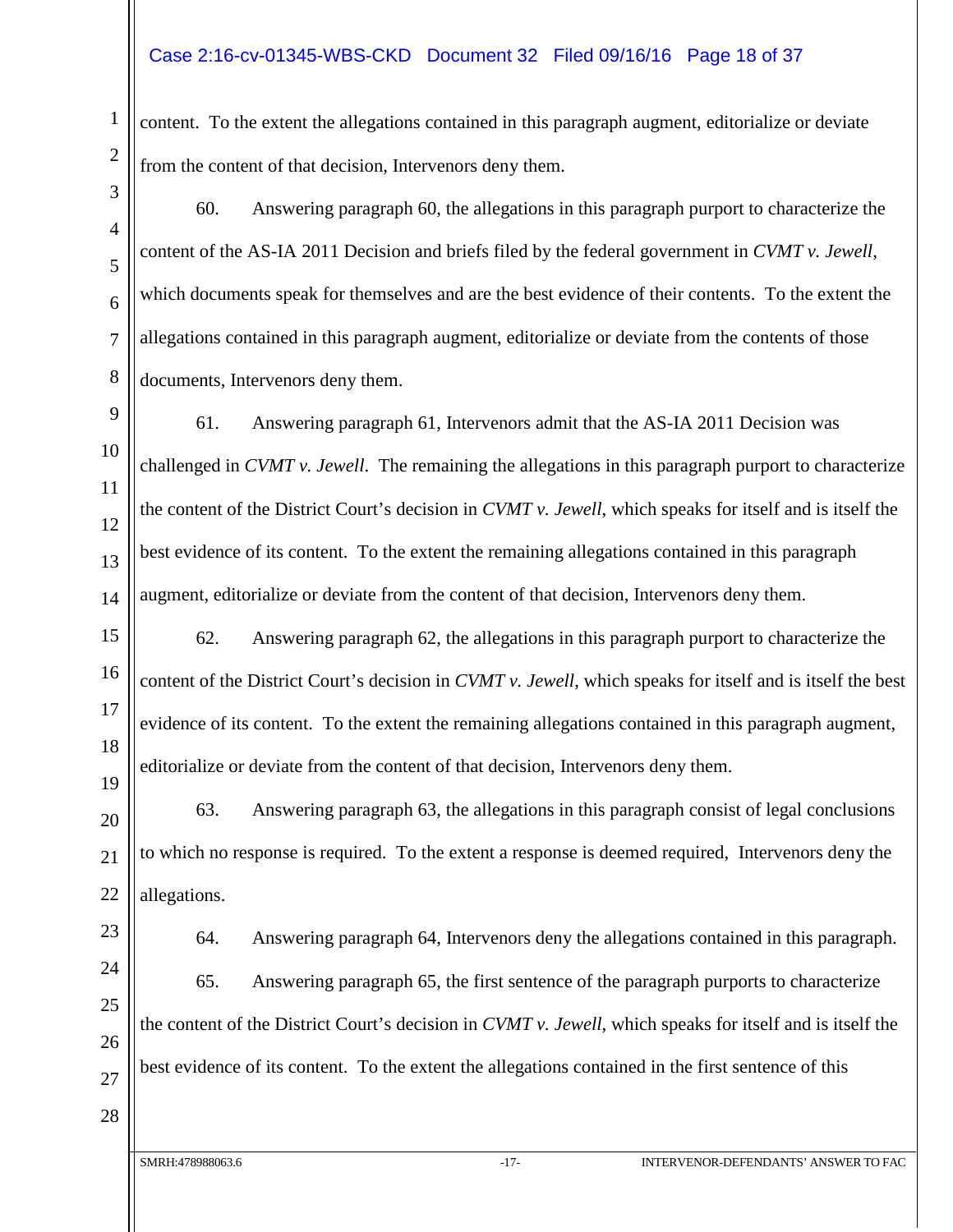#### Case 2:16-cv-01345-WBS-CKD Document 32 Filed 09/16/16 Page 19 of 37

paragraph augment, editorialize or deviate from the content of that decision, Intervenors deny them. The remaining allegations contained in this paragraph consist of conclusions of law, to which no response is required, and/or Plaintiffs' characterization of the content of the AS-IA 2011 decision, which speaks for itself and is itself the best evidence of its content. To the extent the remaining allegations augment, editorialize or deviate from the content of that decision, Intervenors deny them. To the extent a response is required, the allegations are denied.

8 9 10 11 12 13 14 66. Answering paragraph 66, the allegations in the first sentence of this paragraph purport to characterize the content of the District Court's decision in *CVMT v. Jewell*, which speaks for itself and is itself the best evidence of its content. To the extent the allegations contained in the first sentence augment, editorialize or deviate from the content of that decision, Intervenors deny them. The remaining allegations contained in this paragraph consist of legal conclusions to which no response is required. To the extent a response is required, Intervenors deny the allegations.

15 16 17 18 19 20 21 22 23 67. Answering paragraph 67, Intervenors possess insufficient information to confirm the accuracy of the allegations contained in the first sentence, and on that basis deny them. Intervenors admit that Yakima Dixie went to jail in 1995 and deny the remaining allegations in the second sentence. Intervenors admit the allegations contained in the third sentence. As to the fourth sentence, Intervenors possess insufficient information to confirm the accuracy of the allegations contained in the fourth sentence as to what the BIA advised Silvia Burley, and on that basis deny them. Intervenors admit that Silvia Burley contacted Yakima Dixie about enrolling the Burley Family as Tribal members, but deny the remaining allegations contained in this sentence.

28

1

2

3

4

5

6

7

68. Answering paragraph 68, the allegations in the first sentence of this paragraph purport to characterize the content of the District Court's decision in *CVMT v. Jewell*, which speaks for itself and is itself the best evidence of its content. To the extent the allegations contained in this paragraph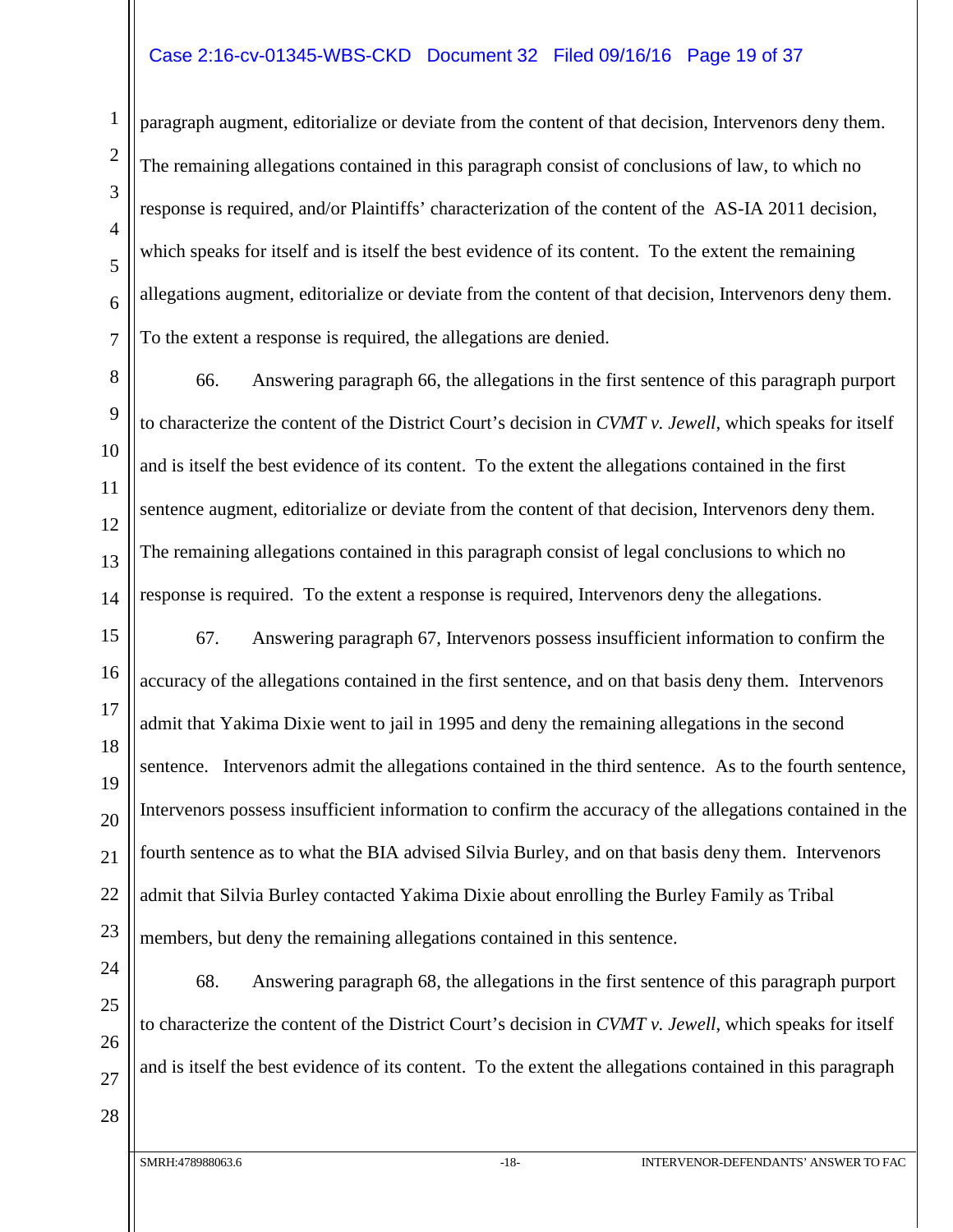#### Case 2:16-cv-01345-WBS-CKD Document 32 Filed 09/16/16 Page 20 of 37

augment, editorialize or deviate from the content of that decision, Intervenors deny them. Intervenors admit that Burleys enrolled the Burleys into the Tribe in 1995 and deny any implication that Yakima Dixie enrolled the Burley Family in 1998. Intervenors deny the allegations contained in the third sentence. The allegations contained in the fourth sentence of this paragraph are vague and ambiguous and fail to identify the source of the quoted material, and Intervenors deny them on that basis. Intervenors deny the allegations in the fifth sentence.

69. Answering paragraph 69, the allegations contained in this paragraph purport to characterize and describe the contents of a transcript of a meeting between Yakima Dixie, Silvia Burley and BIA staff, which speaks for itself and is itself the best evidence of its contents. To the extent the allegations contained in this paragraph augment, editorialize or deviate from the content of that transcript, Intervenors deny them.

70. Answering paragraph 70, Intervenors deny the allegations contained in the first sentence of the paragraph. As to the second sentence, Intervenors admit Yakima Dixie signed a statement that purported to enroll the Burley Family as members of the Tribe, but Intervenors aver Yakima Dixie did not have the authority to enroll anyone as a Tribal member and that any purported enrollment of the Burley Family was ineffective, and Intervenors deny the remaining allegations contained in the second sentence. The allegations contained in the third sentence of this paragraph purport to characterize the content of the BIA's decision regarding the Tribal membership of the Burley Family, which speaks for itself and is itself the best evidence of its content. To the extent the allegations contained in this paragraph augment, editorialize or deviate from the content of that decision, Intervenors deny them.

25 26 27

71. Answering paragraph 71, the allegations in the first two sentences of this paragraph purport to characterize the content of the District Court's decision in *CVMT v. Jewell*, which speaks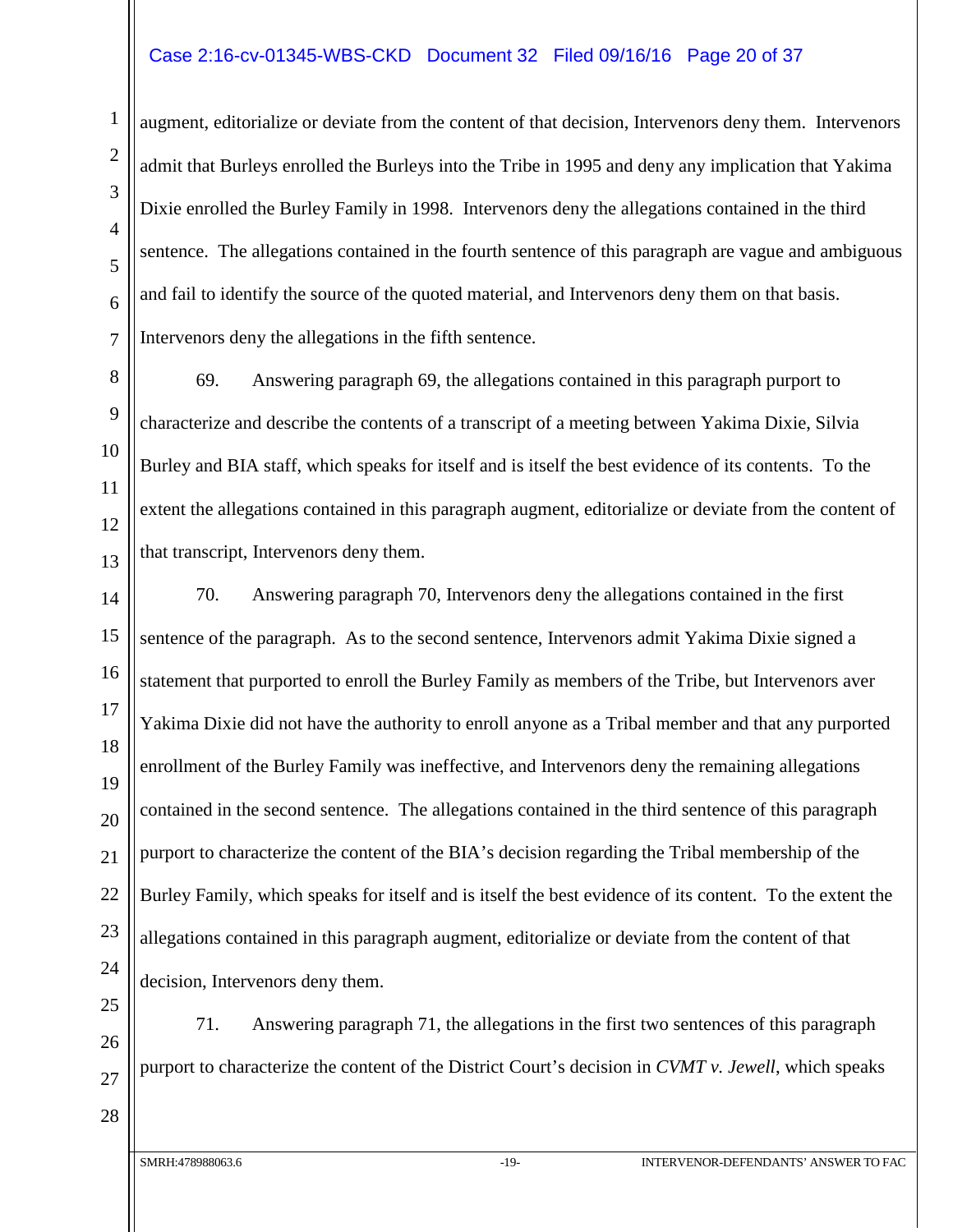#### Case 2:16-cv-01345-WBS-CKD Document 32 Filed 09/16/16 Page 21 of 37

for itself and is itself the best evidence of its content. To the extent the allegations contained in this paragraph augment, editorialize or deviate from the content of that decision, Intervenors deny them. The allegations contained in the third sentence of this paragraph consist of Plaintiffs' characterization of the District Court's decision in *CVMT v. Jewell* and/or conclusions of law, to which no response is required. To the extent a response is required, the allegations are denied.

72. Answering paragraph 72, Intervenors possess insufficient information to confirm the accuracy of the allegations contained in the first sentence, and on that basis deny them. The allegations contained in the second sentence of this paragraph consist Plaintiffs' characterization of Melvin Dixie's interests and/or conclusions of law, to which no response is required. To the extent a response is required, the allegations are denied. Intervenors deny the allegations contained in the third sentence of this paragraph. The allegations contained in the fourth sentence of this paragraph purport to characterize the content of the a transcript of a September 1998 BIA meeting, which speaks for itself and is itself the best evidence of its content. To the extent the allegations contained in the fourth sentence of this paragraph augment, editorialize or deviate from the content of that transcript, Intervenors deny them.

73. Answering paragraph 73, the allegations contained in this paragraph purport to characterize the content of the transcript of a September 1998 BIA meeting, which speaks for itself and is itself the best evidence of its content. To the extent the allegations contained in this paragraph augment, editorialize or deviate from the content of that transcript, Intervenors deny them.

74. Answering paragraph 74, Intervenors possess insufficient information to confirm the accuracy of the allegations in this paragraph, and on that basis deny them.

75. Answering paragraph 75, the allegations consist of conclusions of law to which no response is required. To the extent a response is required, the allegations are denied.

1

2

3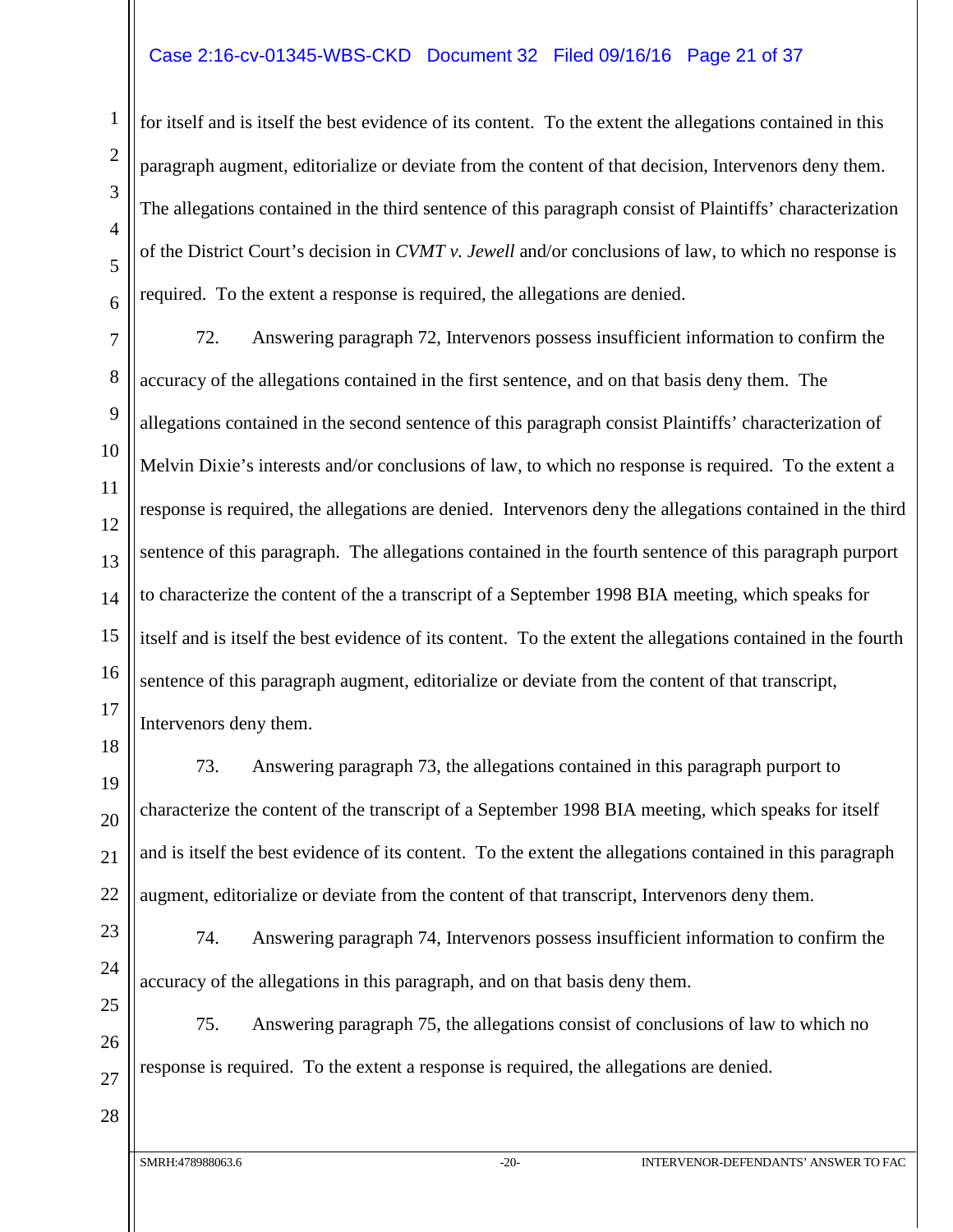#### Case 2:16-cv-01345-WBS-CKD Document 32 Filed 09/16/16 Page 22 of 37

- 1 2 3 4 5 6 7 8 9 10 11 12 13 14 15 16 17 18 19 20 21 22
- 23 24 25

76. Answering paragraph 76, Intervenors admit that Melvin Dixie is currently deceased. The remaining allegations contained in this paragraph consist of Plaintiffs' conclusions of law, to which no response is required. To the extent a response is required, the allegations are denied.

77. Answering paragraph 77, the allegations in this paragraph purport to characterize the content of the AS-IA 2011 Decision, which speaks for itself and is itself the best evidence of its content. To the extent the allegations contained in this paragraph augment, editorialize or deviate from the content of that decision, Intervenors deny them.

78. Answering paragraph 78, the allegations in the first two sentences of this paragraph purport to characterize the content of the District Court's decision in *CVMT v. Jewell*, which speaks for itself and is itself the best evidence of its content. To the extent the allegations contained in the first two sentences of this paragraph augment, editorialize or deviate from the content of that decision, Intervenors deny them. Intervenors deny that Silvia Burley's prior acknowledgment of additional Tribal members did not refer to members of the Tribe. The allegations in the fifth and sixth sentences consist of conclusions of law to which no response is required. To the extent a response is required, Intervenors deny the allegations.

79. Answering paragraph 79, Intervenors deny the allegations contained in the first sentence of this paragraph. The remaining allegations contained in this paragraph are conclusions of law to which no response is required. To the extent a response is required, Intervenors deny the allegations.

80. Answering paragraph 80, Intervenors possess insufficient information to confirm the accuracy of the allegations contained in this paragraph, and on that basis deny them.

26 27

28

81. Answering paragraph 81, Intervenors deny the allegations of this paragraph.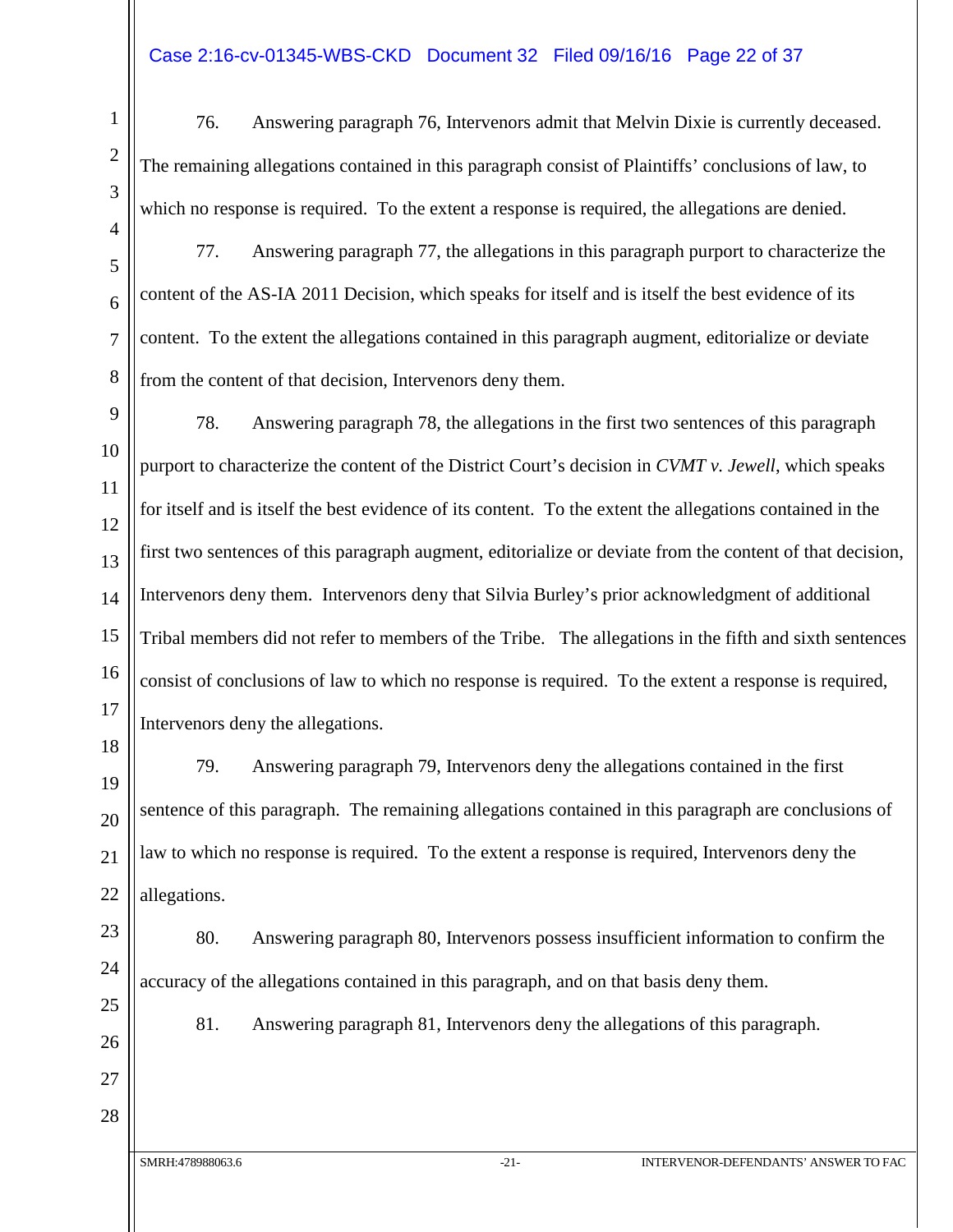#### Case 2:16-cv-01345-WBS-CKD Document 32 Filed 09/16/16 Page 23 of 37

- 82. Answering paragraph 82, Intervenors deny the allegations of this paragraph and aver that the proceedings related to preparation of a distribution plan for Tribal assets did not, and were not intended to, determine Tribal membership.
- 

1

2

3

4

5

6

7

8

9

10

11

12

13

83. Answering paragraph 83, Intervenors deny the allegations of this paragraph.

84. Answering paragraph 84, the allegations contained in the first sentence of this paragraph consist of Plaintiffs' conclusions of law, to which no response is required. To the extent a response is required, the allegations are denied. Intervenors aver that Yakima Dixie did not have the authority to enroll the Burley Family as Tribal members. Intervenors admit that the Tribe was never formerly terminated and that the Tribe has the authority to determine its own membership, but Intervenors deny that the 1998 General Council was duly constituted and authorized to represent and act on behalf of the Tribe. The remaining allegations contained in this paragraph are denied.

14 15 16 17 85. Answering paragraph 85, the allegations in this paragraph purport to characterize the content of the District Court's decision in *CVMT v. Jewell*, which speaks for itself and is itself the best evidence of its content. To the extent the allegations contained in this paragraph augment, editorialize or deviate from the content of that decision, Intervenors deny them.

18 19

86. Answering paragraph 86, Intervenors deny the allegations of this paragraph.

20 21 22 23 24 25 26 27 87. Answering paragraph 87, the allegations contained in the first and second sentences of this paragraph constitute conclusions of law to which no response is required. To the extent a response is required, Intervenors deny them. The allegations contained in the third sentence of this paragraph consist of Plaintiffs' characterization of certain alleged actions of Yakima Dixie as "ironic", to which no response is required. To the extent a response is required, the allegations are denied. The allegations contained in the fourth sentence of this paragraph purport to characterize the contents of a transcript of a September 1998 BIA meeting, which speaks for itself and is itself the best evidence of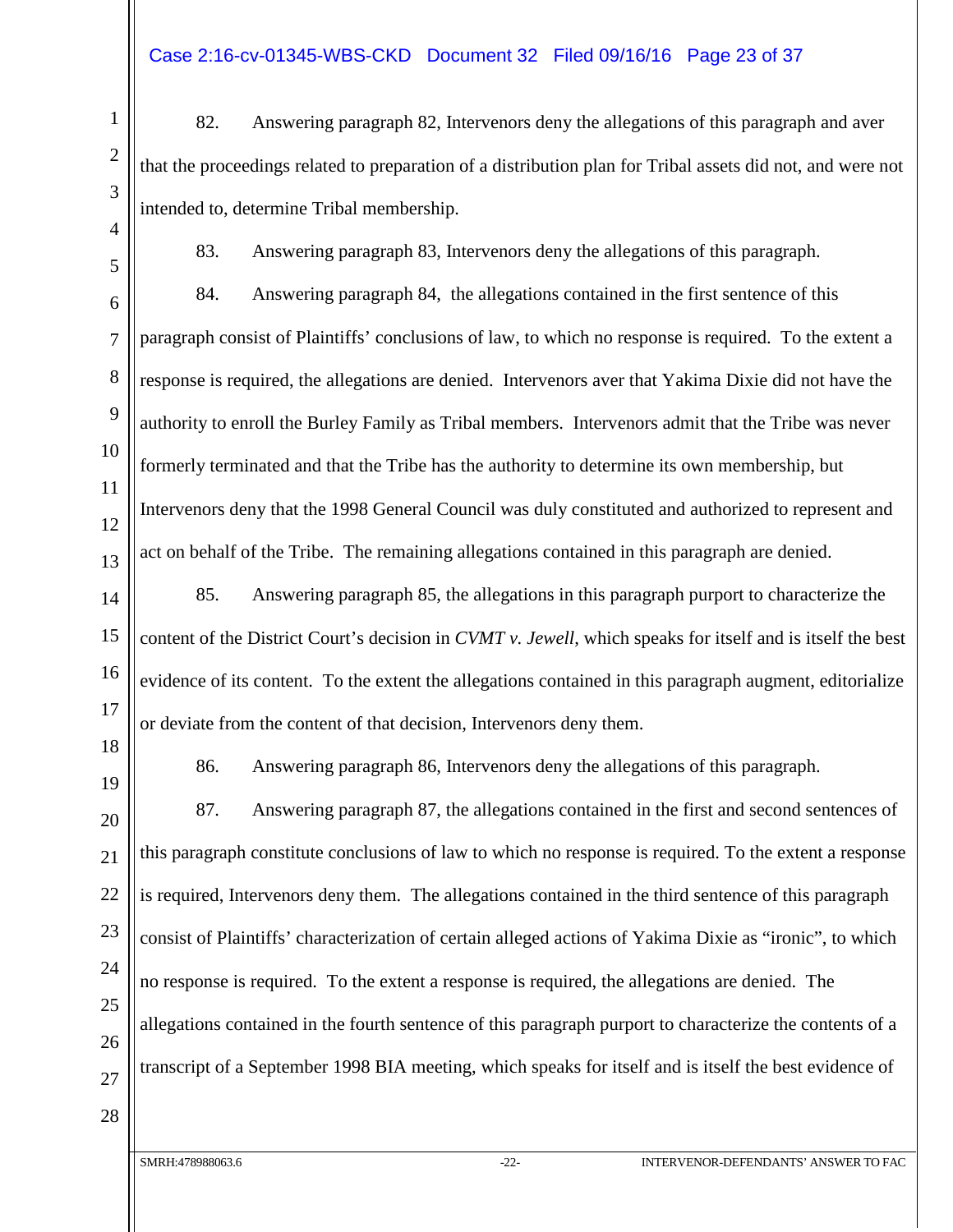#### Case 2:16-cv-01345-WBS-CKD Document 32 Filed 09/16/16 Page 24 of 37

its content. To the extent the allegations contained in this sentence augment, editorialize or deviate from the content of that transcript, Intervenors deny them.

3 4

5

6

7

8

9

1

2

88. Answering paragraph 88, Intervenors possess insufficient information to confirm the accuracy of the allegations regarding whether the "potential members" referred to in the FAC ever applied to the Burley-controlled General Council for membership, and on that basis deny them. The remaining allegations contained in this paragraph consist of Plaintiffs' characterizations and/or conclusions of law, to which no response is required. To the extent a response is required, the allegations are denied.

10 11 12 13 14 89. Answering paragraph 89, the allegations of this paragraph purport to characterize the content of the District Court's decision in *CVMT v. Jewell*, which speaks for itself and is itself the best evidence of its content. To the extent the allegations contained in this paragraph augment, editorialize or deviate from the content of that decision, Intervenors deny them.

15 16

17

18

90. Answering paragraph 90, Intervenors deny the allegations contained in this paragraph.

91. Answering paragraph 91, Intervenors admit that Silvia Burley and Yakima Dixie signed the 1998 Resolution and deny the remaining allegations contained in this paragraph.

19 20 21 22 23 24 92. Answering paragraph 92, the allegations contained in the first sentence of this paragraph purport to characterize the content of the District Court's decision in *CVMT v. Jewell*, but that decision speaks for itself and is itself the best evidence of its content. To the extent the allegations augment, editorialize or deviate from the content of that decision, Intervenors deny them. Intervenors deny the remaining allegations contained in this paragraph.

25 26 27 93. Answering paragraph 93, the allegations contained in the first sentence of this paragraph purport to characterize the content of the District Court's decision in *CVMT v. Jewell*, but that decision speaks for itself and is itself the best evidence of its content. To the extent the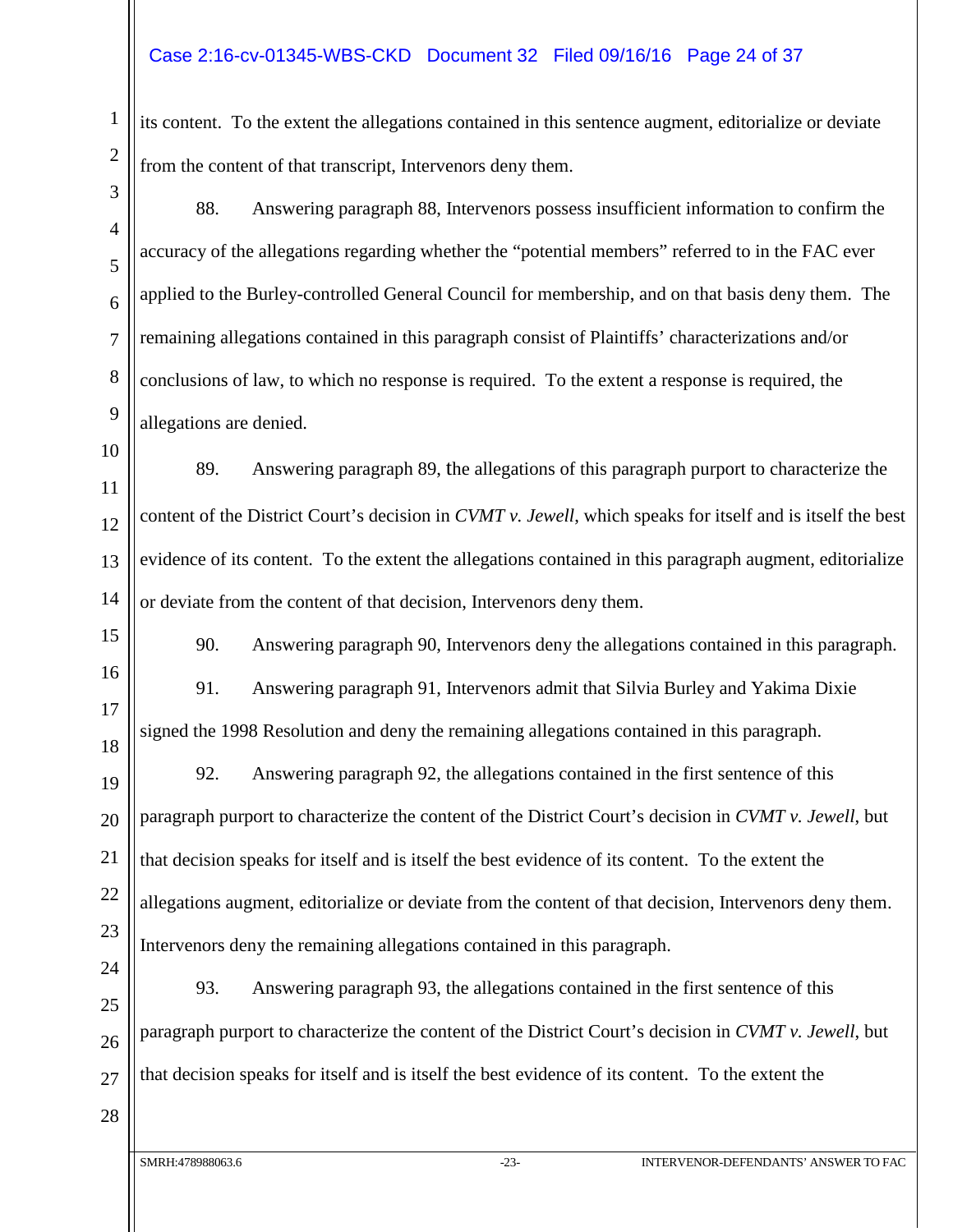#### Case 2:16-cv-01345-WBS-CKD Document 32 Filed 09/16/16 Page 25 of 37

allegations augment, editorialize or deviate from the content of that decision, Intervenors deny them. Intervenors possess insufficient information to confirm the accuracy of the allegations contained in the second and third sentences of this paragraph, and on that basis deny them. Intervenors deny the allegations of the fourth sentence.

94. Answering paragraph 94, Intervenors deny the allegations in the first and second sentences. On information and belief, and relying solely on information provided by Plaintiffs, Intervenors admit the BIA entered into contracts with the Burley-controlled General Council.

95. Answering paragraph 95, the allegations contained in this paragraph purport to characterize the content of the District Court's decision in *CVMT v. Jewell* and certain unidentified documents relied upon by the District Court in coming to its decision, but that decision and those documents speak for themselves and are the best evidence of their content. To the extent the allegations contained in this paragraph augment, editorialize or deviate from the content of that decision and those documents, Intervenors deny them.

96. Answering paragraph 96, Intervenors admit that Yakima Dixie has contended that Silvia Burley obtained the Tribal chairmanship through fraud. Intervenors deny the remaining allegations contained in the first sentence and each allegation contained in the second sentence. Intervenors deny that the 1998 Resolution created a valid governing body of the Tribe or that Yakima Dixie was the chair of such a body. The allegations contained in the fourth sentence purport to characterize the content of a document dated April 21, 1999, which speaks for itself and is itself the best evidence of its content. To the extent the allegations contained in this paragraph augment, editorialize or deviate from the content of that document, Intervenors deny them.

97. Answering paragraph 97, Intervenors deny the allegations contained in the first sentence. Intervenors possess insufficient information to confirm the accuracy of the allegations

27

28

1

2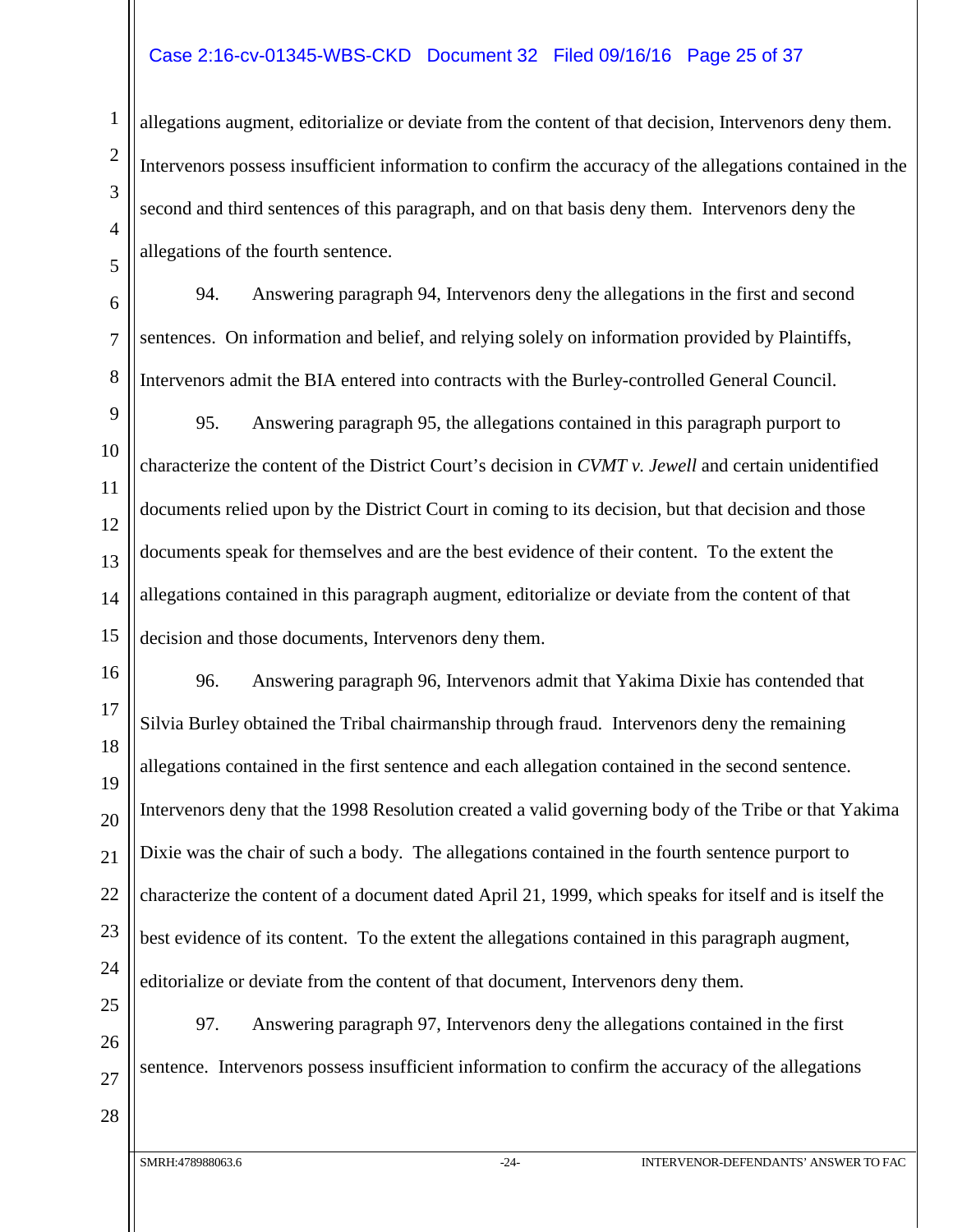#### Case 2:16-cv-01345-WBS-CKD Document 32 Filed 09/16/16 Page 26 of 37

contained in the second and third sentences, and on that basis deny them. Intervenors deny the allegations contained in the fourth sentence.

98. Answering paragraph 98, the allegations contained in this paragraph purport to characterize the content of the District Court's decision in *CVMT v. Jewell*, which speaks for itself and is itself the best evidence of its content. To the extent the remaining allegations contained in this paragraph augment, editorialize or deviate from the content of that decision, Intervenors deny them.

8 9 10 99. Answering paragraph 99, the allegations contained in this paragraph consist of conclusions of law, to which no response is required. To the extent a response is required, the allegations are denied.

12

11

13

14

15

16

17

18

19

27

28

1

2

3

4

5

6

7

100. Answering paragraph 100, Intervenors deny the allegations contained in this paragraph. 101. Answering paragraph 101, the allegations contained in the first sentence of this paragraph purport to characterize the content of the District Court's decision in *CVMT v. Jewell*, which speaks for itself and is itself the best evidence of its content. To the extent the allegations augment, editorialize or deviate from the content of that decision, Intervenors deny them. The remaining allegations of this paragraph are vague and ambiguous as to the Department of the Interior's purported "long held . . . consistent position" and are denied on that basis.

20 21 22 23 24 25 26 102. Answering paragraph 102, Intervenors admit that the Department of the Interior regularly interacted with the Burley-controlled General Council between 1999 and 2004, but aver that the Burley-controlled General Council did not have authority to act on behalf of and represent the Tribe. Intervenors deny the allegations contained in the second sentence of this paragraph. On information and belief, Intervenors admit that the Burley-controlled General Council entered into contracts with the federal government but lack sufficient information to form a belief regarding the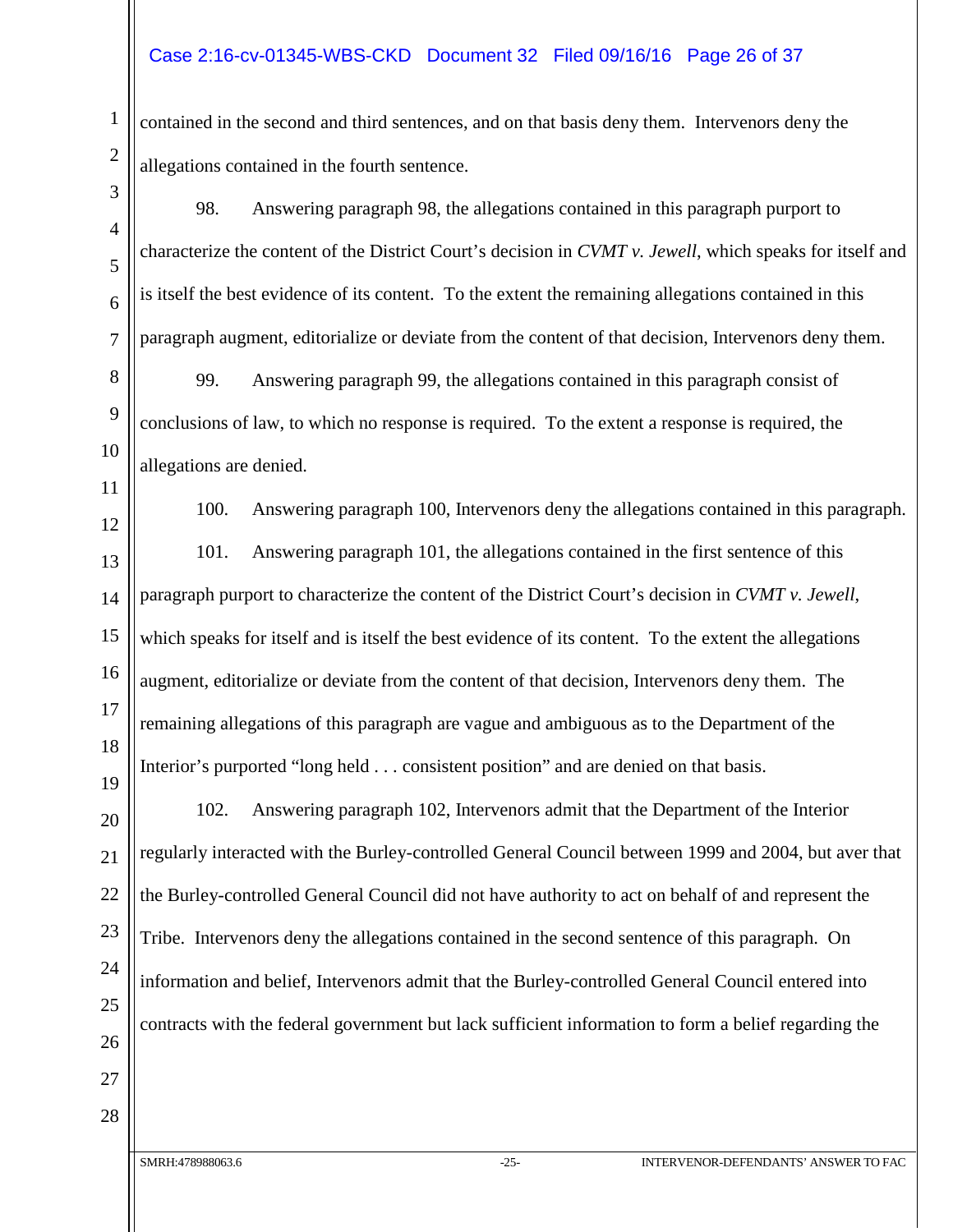remaining allegations of actions by the Burley-controlled General Council and on that basis deny them.

103. Answering paragraph 103, the allegations contained in the first and fourth sentences consist of Plaintiffs' characterization of the legal interests of certain unidentified "potential members", to which no response is required. To the extent a response is required, the allegations are denied. Intervenors lack sufficient information to formulate a belief regarding the Department's positions and actions alleged in the second and third sentences of this paragraph and on that basis deny them. The allegations contained in the fourth sentence consist of Plaintiffs' characterization of the legal interests of certain unidentified "potential members," to which no response is required. To the extent a response is required, the allegations are denied.

13 14 15 104. Answering paragraph 104, the allegations contained in this paragraph consist of Plaintiffs' conclusions of law, to which no response is required. To the extent a response is required, the allegations are denied.

105. Answering paragraph 105, Intervenors possess insufficient information to confirm the accuracy of the allegations contained in the first sentence of this paragraph, and on that basis deny them. Intervenors deny the remaining allegations contained in this paragraph.

20 21 22 23 106. Answering paragraph 106, the allegations contained in this paragraph purport to characterize the content of the AS-IA 2011 Decision, but the content of the decision speaks for itself and is itself the best evidence of its content. To the extent the allegations contained in this paragraph augment, editorialize or deviate from the content of that decision, Intervenors deny them.

24 25 107. Answering paragraph 107, the allegations in this paragraph constitute conclusions of law to which no response is required. To the extent a response is required, Intervenors deny the allegations.

26 27 28

1

2

3

4

5

6

7

8

9

10

11

12

16

17

18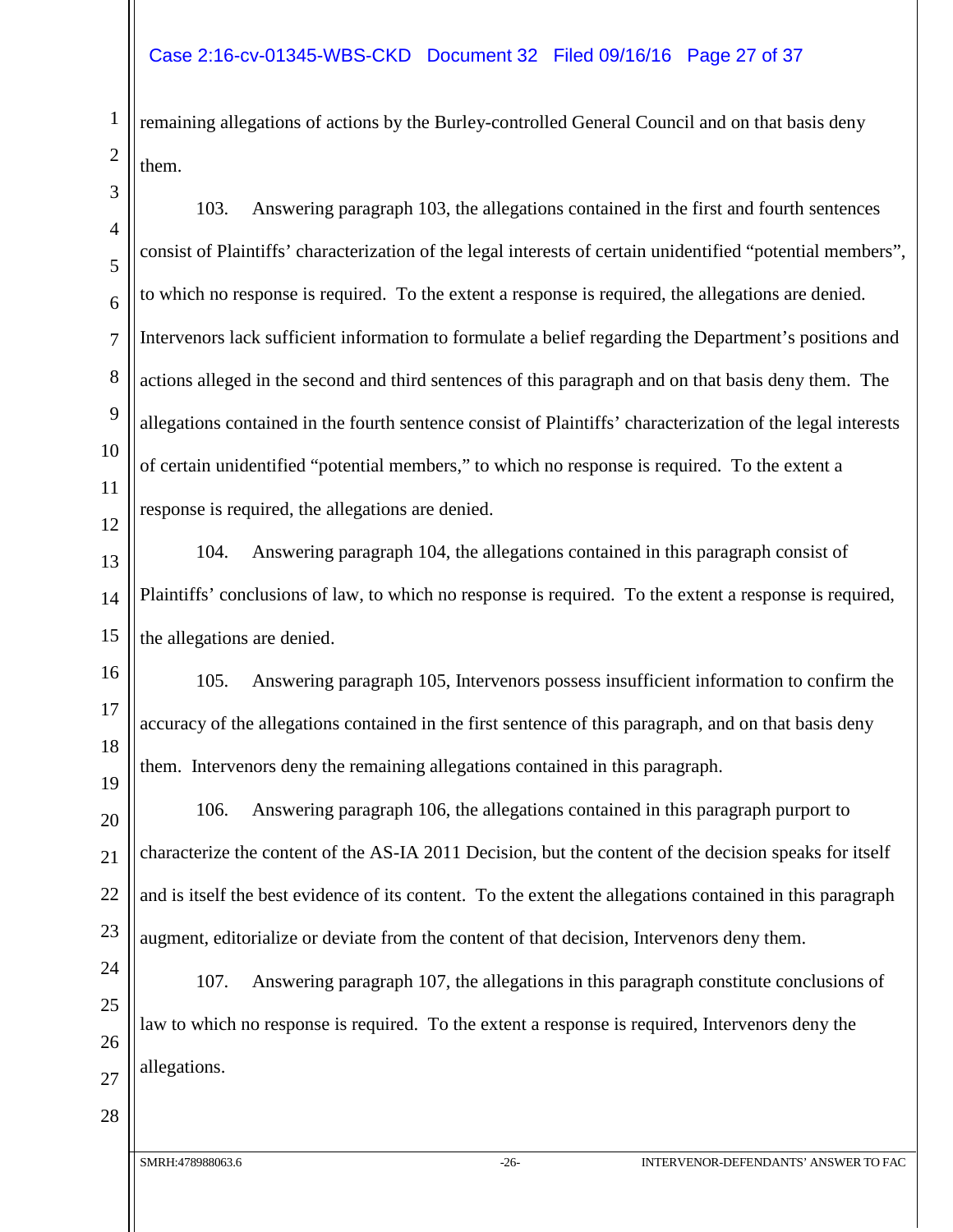#### **ANSWER IN RESPONSE TO FIRST CAUSE OF ACTION**

### **(Arbitrary and Capricious Agency Action in Violation of the Administrative Procedures** *[SIC]* **Act, as against all Defendants)**

108. Answering paragraph 108, Intervenors incorporate by reference, repeat, and respond as if fully set forth in this place, each and every response contained in paragraphs 1 through 107, inclusive.

109. Answering paragraph 109, the allegations in this paragraph purport to characterize the content of portions of the APA, a statue that speaks for itself and is itself the best evidence of its content. To the extent the allegations contained in this paragraph augment, editorialize or deviate from the content of the APA, Intervenors deny them.

110. Answering paragraph 110, the allegations contained in this paragraph consist of conclusions of law, to which no response is required. To the extent a response is required, the allegations are admitted.

111. Answering paragraph 111, the allegations contained in this paragraph consist of conclusions of law, to which no response is required. To the extent a response is required, the allegations are denied.

112. Answering paragraph 112, the allegations contained in the first sentence of this paragraph consist of conclusions of law, to which no response is required. To the extent a response is required, the allegations are denied. The remaining allegations of this paragraph purport to characterize the content of the District Court's decision in *CVMT v. Jewell*, which speaks for itself and is itself the best evidence of its content. To the extent the allegations augment, editorialize or deviate from the content of that decision, Intervenors deny them.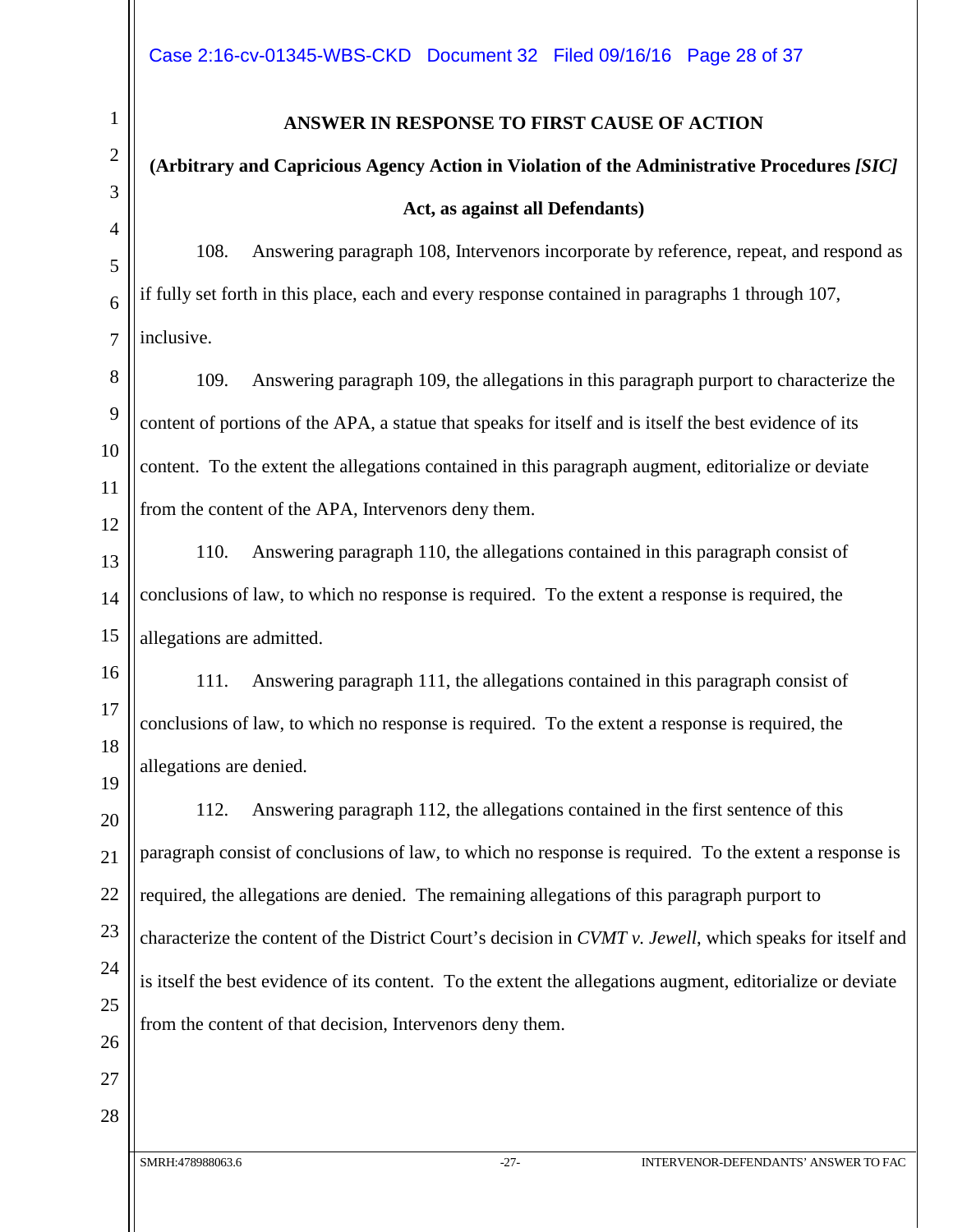#### Case 2:16-cv-01345-WBS-CKD Document 32 Filed 09/16/16 Page 29 of 37

113. Answering paragraph 113, the allegations contained in this paragraph purport to characterize the content of the District Court's decision in *CVMT v. Jewell*, which speaks for itself and is itself the best evidence of its content. To the extent the allegations contained in this paragraph augment, editorialize or deviate from the content of that decision, Intervenors deny them.

114. Answering paragraph 114, the allegations contained in this paragraph purport to characterize the content of the District Court's decision in *CVMT v. Jewell*, which speaks for itself and is itself the best evidence of its content. To the extent the allegations contained in this paragraph augment, editorialize or deviate from the content of that decision, Intervenors deny them.

115. Answering paragraph 115, the allegations contained in this paragraph purport to characterize the content of a decision by the IBIA, which speaks for itself and is itself the best evidence of its content. To the extent the allegations contained in this paragraph augment, editorialize or deviate from the content of that decision, Intervenors deny them.

116. Answering paragraph 116, the allegations contained in this paragraph purport to characterize the content of a decision by the IBIA, which speaks for itself and is itself the best evidence of its content. To the extent the allegations contained in this paragraph augment, editorialize or deviate from the content of that decision, Intervenors deny them.

117. Answering paragraph 117, the allegations contained in this paragraph consist of conclusions of law, to which no response is required, or purport to characterize the content of a decision by the IBIA, which speaks for itself and is itself the best evidence of its content. To the extent the allegations contained in this paragraph augment, editorialize or deviate from the content of that decision, Intervenors deny them. To the extent a response is required, Intervenors deny the allegations.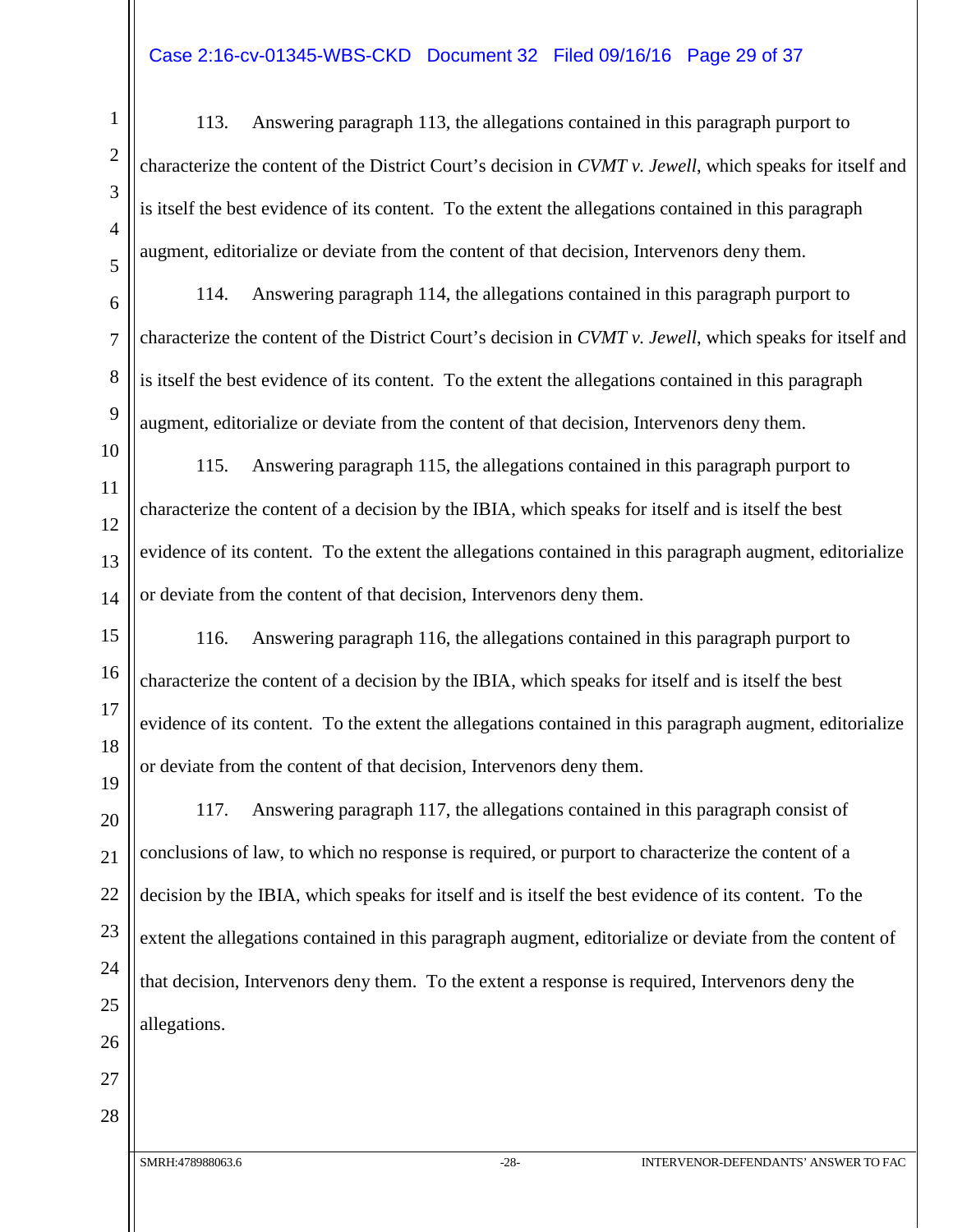118. Answering paragraph 118, Intervenors deny the allegations contained in the first sentence. Intervenors possess insufficient information to confirm the accuracy of the remaining allegations contained in this paragraph, and on that basis deny them.

119. Answering paragraph 119, Intervenors admit that the Tribe is federally-recognized. The remaining allegations contained in this paragraph consist of a characterization of Plaintiffs' claims and/or conclusions of law, to which no response is required. To the extent a response is required, the allegations are denied.

120. Answering paragraph 120, Intervenors admit that Yakima Dixie signed the 1998 Resolution. The remaining allegations contained in the first sentence purport to characterize the content of the 1998 Resolution, which speaks for itself and is itself the best evidence of its content. To the extent the allegations contained in the first sentence augment, editorialize or deviate from the content of the 1998 Resolution, Intervenors deny them. The remaining allegations contained in this paragraph consist of a characterization of Plaintiffs' claims and/or conclusions of law, to which no response is required. To the extent a response is required, the allegations are denied.

121. Answering paragraph 121, Intervenors possess insufficient information to confirm the accuracy of the allegations contained in the first sentence of this paragraph, and on that basis deny them. The remaining allegations contained in this paragraph consist of conclusions of law, to which no response is required. To the extent a response is required, the allegations are denied.

122. Answering paragraph 122, Intervenors admit that Intervenors in this action, including Yakima Dixie, challenged the AS-IA 2011 Decision in court and asserted in that action that the 1998 Resolution was invalid from its inception. The remaining allegations contained in this paragraph consist of conclusions of law, to which no response is required. To the extent a response is required, the allegations are denied.

27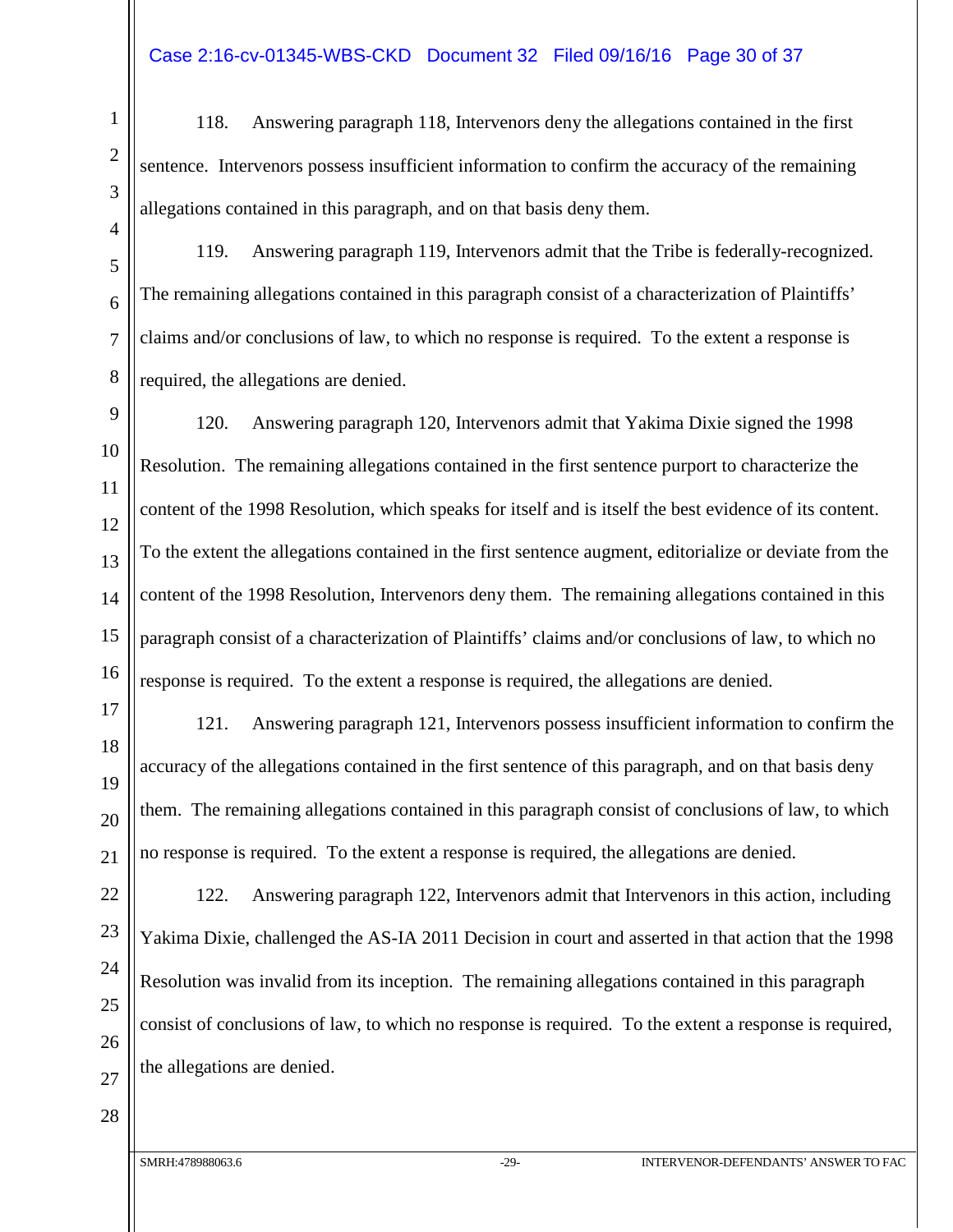123. Answering paragraph 123, the allegations contained in this paragraph consist of conclusions of law, to which no response is required. To the extent a response is required, the allegations are denied.

124. Answering paragraph 124, the allegations contained in this paragraph purport to characterize the content of the Indian Claims Commission Act (ICCA), which speaks for itself and is itself the best evidence of its content. To the extent the allegations contained in this paragraph augment, editorialize or deviate from the content of the ICCA, Intervenors deny them.

125. Answering paragraph 125, Intervenors admit that Yakima Dixie has acknowledged executing the 1998 Resolution but deny that the 1998 Resolution was effective to establish a Tribal government. Intervenors deny the allegations contained in the fourth sentence. The remaining allegations contained in this paragraph consist of conclusions of law, to which no response is required. To the extent a response is required, the allegations are denied.

126. Answering paragraph 126, the allegations contained in this paragraph consist of conclusions of law, to which no response is required. To the extent a response is required, the allegations are denied.

127. Answering paragraph 127, the allegations contained in the first and second sentences of this paragraph contain characterizations of the content of Plaintiffs' claims, to which no response is required. To the extent a response is required, the allegations are denied. Intervenors admit that the Plaintiffs in *CVMT v. Jewell* included the California Valley Miwok Tribe and admit that the Tribe was formerly known as the Sheep Ranch Rancheria of Me-Wuk Indians of California. Intervenors deny the allegations contained in the third sentence. Intervenors admit the BIA accepted a resolution from the Burley-controlled General Council purporting to change the name of the Tribe to the California Valley Miwok Tribe.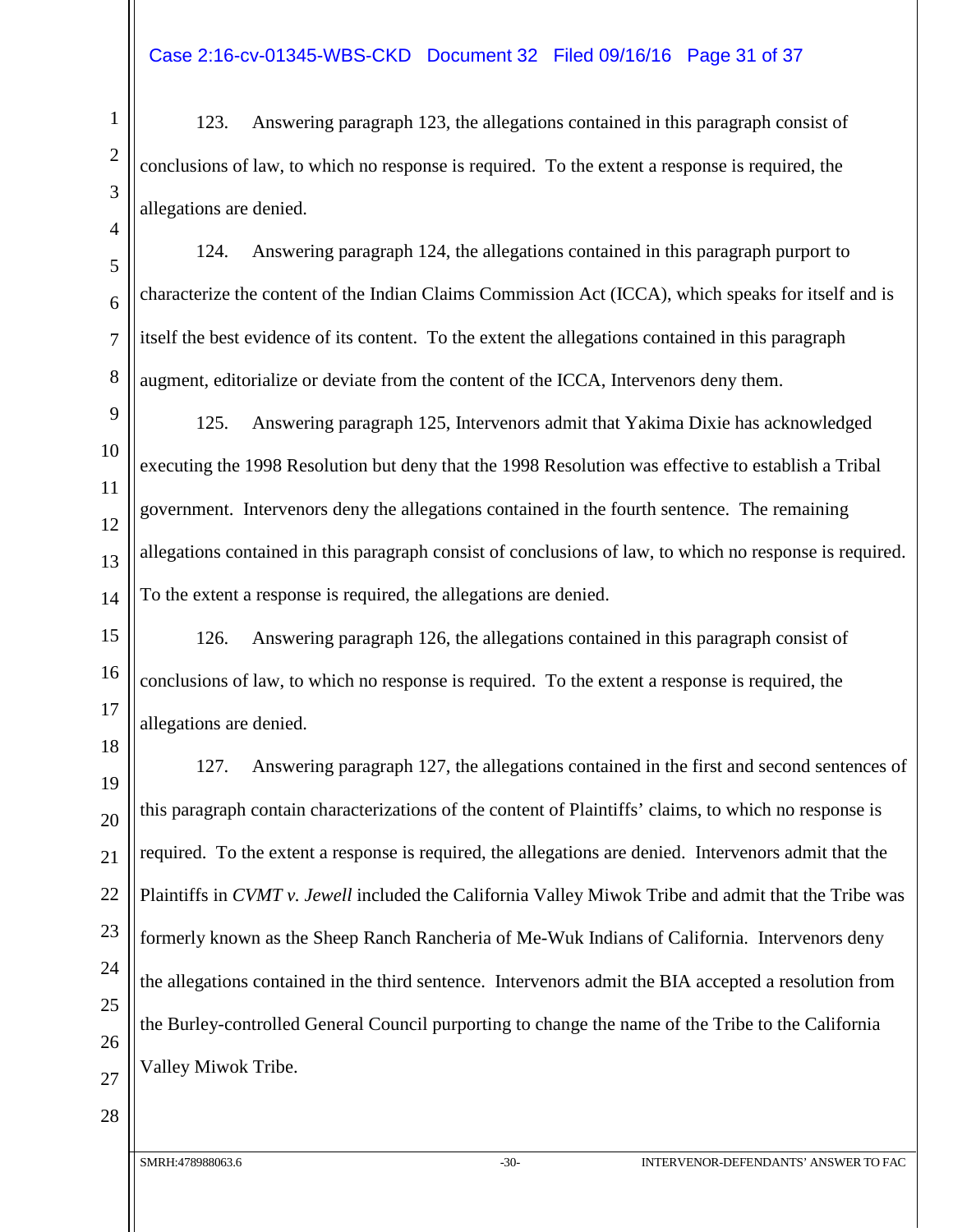## Case 2:16-cv-01345-WBS-CKD Document 32 Filed 09/16/16 Page 32 of 37

| $\mathbf{1}$        | Answering paragraph 128, Intervenors admit that Intervenors, among other plaintiffs,<br>128.             |  |  |
|---------------------|----------------------------------------------------------------------------------------------------------|--|--|
| $\overline{2}$      | filed suit in CVMT v. Jewell under the name of the California Valley Miwok Tribe. The remaining          |  |  |
| 3                   | allegations contained in this paragraph consist of Plaintiffs' characterizations and/or conclusions of   |  |  |
| $\overline{4}$<br>5 | law, to which no response is required. To the extent a response is required, the allegations are denied. |  |  |
| 6                   | Answering paragraph 129, the allegations contained in this paragraph consist of<br>129.                  |  |  |
| $\overline{7}$      | characterizations of Plaintiffs' claims and/or conclusions of law, to which no response is required. To  |  |  |
| 8                   | the extent a response is required, the allegations are denied.                                           |  |  |
| 9                   | 130.<br>Answering paragraph 130, the allegations contained in this paragraph consist of                  |  |  |
| 10                  | characterizations of Plaintiffs' claims and/or conclusions of law, to which no response is required. To  |  |  |
| 11                  | the extent a response is required, the allegations are denied.                                           |  |  |
| 12<br>13            | ANSWER IN RESPONSE TO SECOND CAUSE OF ACTION                                                             |  |  |
| 14                  | (Declaratory Relief)                                                                                     |  |  |
| 15                  | 131.<br>Answering paragraph 131, Intervenors incorporate by reference, repeat, and respond as            |  |  |
| 16                  | if fully set forth in this place, each and every response contained in paragraphs 1 through 130,         |  |  |
| 17                  | inclusive.                                                                                               |  |  |
| 18                  | 132.<br>Answering paragraph 132, the allegations contained in this paragraph consist of                  |  |  |
| 19<br>20            | characterizations of Plaintiffs' claims, to which no response is required. To the extent a response is   |  |  |
| 21                  | required, the allegations are denied.                                                                    |  |  |
| 22                  | ANSWER IN RESPONSE TO THIRD CAUSE OF ACTION                                                              |  |  |
| 23                  | (Injunctive Relief)                                                                                      |  |  |
| 24                  | Answering paragraph 133, Intervenors incorporate by reference, repeat, and respond as<br>133.            |  |  |
| 25                  |                                                                                                          |  |  |
| 26                  | if fully set forth in this place, each and every response contained in paragraphs 1 through 132,         |  |  |
| 27                  | inclusive.                                                                                               |  |  |
| 28                  |                                                                                                          |  |  |
|                     | SMRH:478988063.6<br>$-31-$<br>INTERVENOR-DEFENDANTS' ANSWER TO FAC                                       |  |  |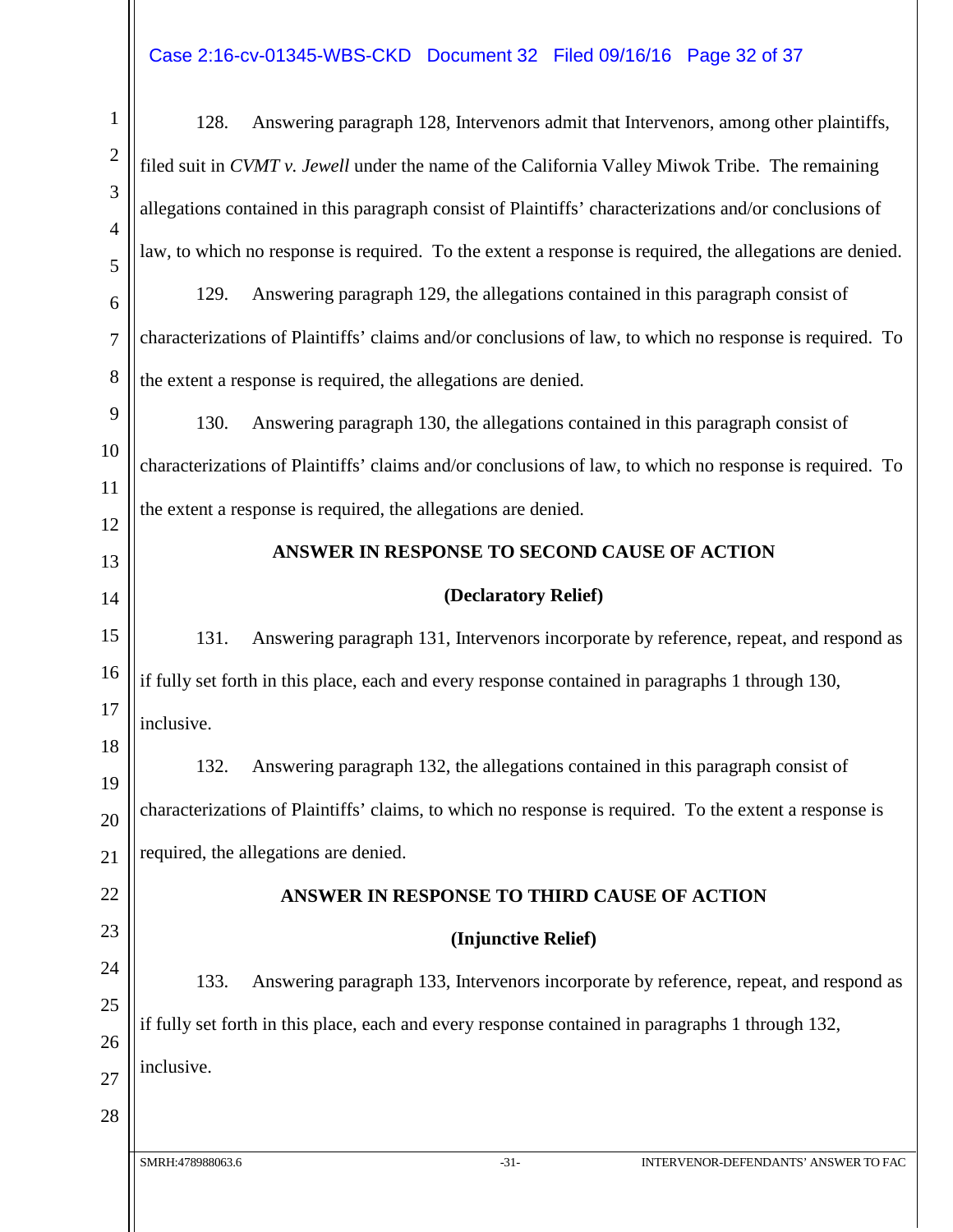1 2 3 4 5 6 7 8 9 10 11 12 13 14 15 16 17 18 19 20 21 22 23 24 25 26 27 28 134. Answering paragraph 134, the allegations contained in this paragraph consist of conclusions of law, to which no response is required. To the extent a response is required, the allegations are denied. 135. Answering paragraph 135, the allegations contained in this paragraph consist of characterizations of Plaintiffs' claims and/or conclusions of law, to which no response is required. To the extent a response is required, the allegations are denied. 136. Answering paragraph 136, the allegations contained in this paragraph consist of characterizations of Plaintiffs' claims, to which no response is required. To the extent a response is required, the allegations are denied. **ANSWER IN RESPONSE TO FOURTH CAUSE OF ACTION (Violation of Substantive and Procedural Due Process)** 137. Answering paragraph 137, Intervenors incorporate by reference, repeat, and respond as if fully set forth in this place, each and every response contained in paragraphs 1 through 136, inclusive. 138. Answering paragraph 138, the allegations contained in this paragraph consist of conclusions of law, to which no response is required. To the extent a response is required, the allegations are denied. 139. Answering paragraph 139, Intervenors deny the allegations in this paragraph and aver that Plaintiffs in this action were permitted to intervene in *CVMT v. Jewell* and later joined as party defendants to that action. *California Valley Miwok Tribe v. Salazar*, 281 F.R.D. 43, 82 Fed.R.Serv.3d 19 (D.D.C. 2012) (order granting intervention); *California Valley Miwok Tribe v. Salazar*, 967 F.Supp.2d 84 (D.D.C. 2013). 140. Answering paragraph 140, Intervenors deny the allegations contained in this paragraph.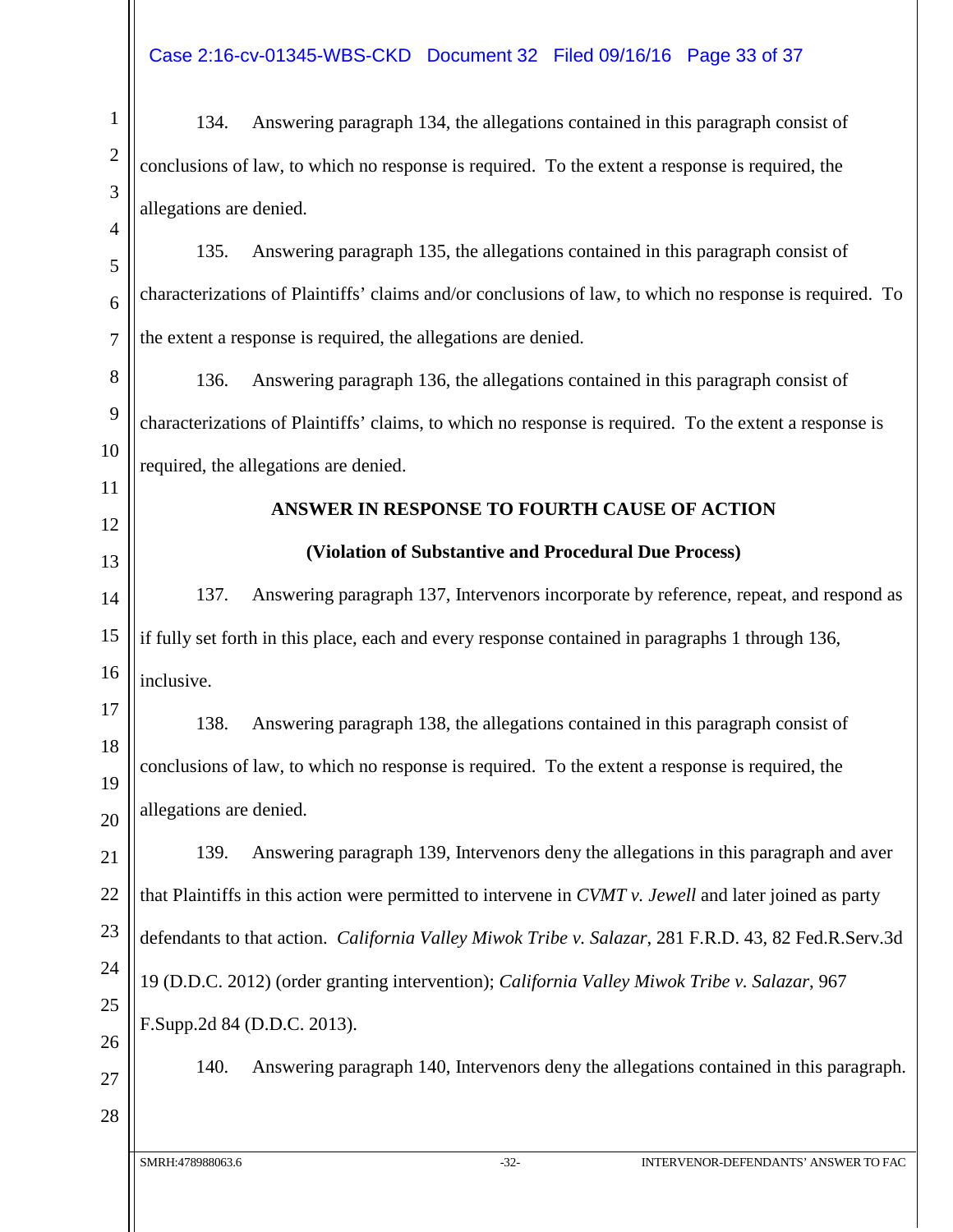| 1               |   |
|-----------------|---|
|                 |   |
|                 |   |
| 1               |   |
|                 |   |
| 6               |   |
|                 |   |
|                 |   |
| $\mathbf$       | I |
| ΙC              | ) |
| $\overline{11}$ |   |
| l               |   |
| l               |   |
| l               |   |
| 1               |   |
| 16              |   |
| $1^{\circ}$     |   |
| 1<br>8          |   |
| 19              |   |
| $20\,$          |   |
| $\overline{21}$ |   |
| $\overline{22}$ |   |
| 23              |   |
| 24              |   |
| 25              |   |
| 26              |   |

#### **REQUEST FOR IMMEDIATE STAY**

141. Answering paragraph 141, Intervenors admit that the AS-IA 2011 Decision was stayed. The remaining allegations contained in this paragraph consist of conclusions of law, to which no response is required. To the extent a response is required, the allegations are denied.

142. Answering paragraph 142, Intervenors admit the allegations contained in this paragraph.

143. Answering paragraph 143, Intervenors admit the allegations contained in this paragraph.

144. Answering paragraph 144, Intervenors admit that the attached document marked as "Exhibit 5" is a partial copy of the AS-IA 2015 Decision and Intervenors aver that "Exhibit 5" does not include the attachments that were part of that decision.

#### **PRAYER FOR RELIEF**

The remaining allegations contained in the FAC constitute Plaintiffs' prayer for relief, to which no response is required. To the extent a response is required, Intervenors deny that Plaintiffs are entitled to the relief requested in Plaintiffs' prayer for relief, including sub-parts 1 through 7, or to any relief whatsoever.

#### **AFFIRMATIVE DEFENSES**

Without waiving the preceding responses, allegations and averments allege the following affirmative defenses to the claims pled in the FAC:

### **FIRST SEPARATE AND AFFIRMATIVE DEFENSE**

(Res Judicata/Collateral Estoppel)

1. As a separate and affirmative defense, Intervenors allege that some or all of

Plaintiffs' claims are barred by the doctrines of *res judicata* and/or collateral estoppel because they

27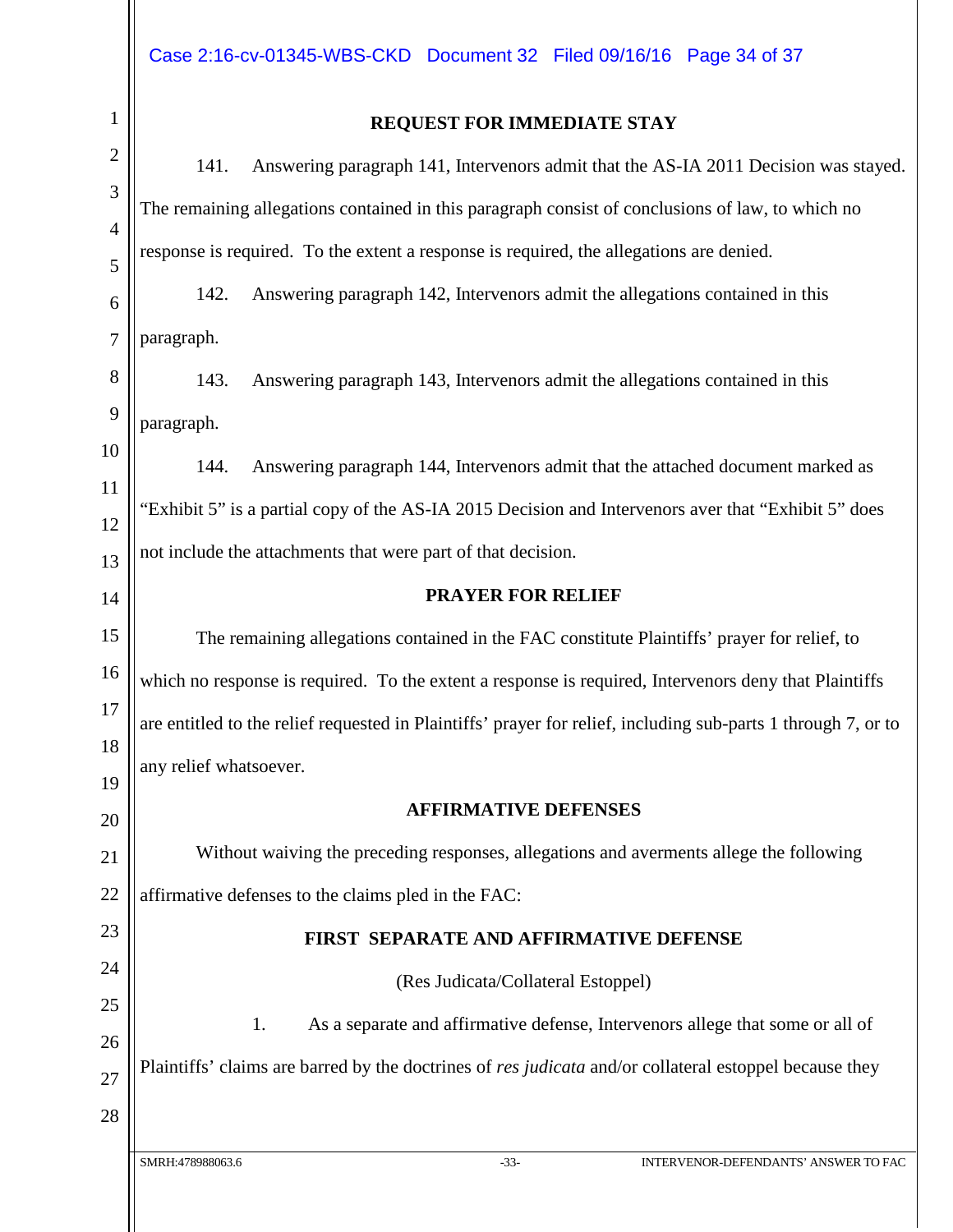#### Case 2:16-cv-01345-WBS-CKD Document 32 Filed 09/16/16 Page 35 of 37

SMRH:478988063.6 -34- INTERVENOR-DEFENDANTS' ANSWER TO FAC 1 2 3 4 5 6 7 8 9 10 11 12 13 14 15 16 17 18 19 20 21 22 23 24 25 26 27 28 were addressed and resolved by the District Court for the District of Columbia and/or the District of Columbia Court of Appeals. Such claims include, but are not limited to, Plaintiffs' claim that the AS-IA was limited to considering issues referred to him by the Interior Board of Indian Appeals, Plaintiffs' claim that the Tribe's objection to the validity of the 1998 General Council was barred by the statute of limitations, Plaintiffs' claim that the AS-IA's 2011 Decision should have been upheld by the District Court in *CVMT v. Jewell*, and Plaintiffs' claim that the court's decision in *CVMT v. Jewell* was erroneous. *See California Valley Miwok Tribe v. United States*, 424 F. Supp. 2d 197 (D.D.C. 2006); *California Valley Miwok Tribe v. Interior*, 515 F. 3d 1262 (D.C. Cir. 2008); *California Valley Miwok Tribe v. Jewell*, 5 F. Supp. 3d 86 (D.D.C. 2013). **SECOND SEPARATE AND AFFIRMATIVE DEFENSE** (Failure to Exhaust Administrative Remedies) 2. As a separate and affirmative defense, Intervenors allege that the FAC, and each cause of action alleged therein, is barred to the extent that Plaintiffs failed to timely invoke and/or fully exhaust administrative remedies available to them, and, accordingly, this Court lacks jurisdiction over most, if not all, of Plaintiffs' claims. WHEREFORE, Intervenors pray that this Court enter judgment in favor of Federal Defendants and Intervenors and against Plaintiffs, dismiss the FAC with prejudice, deny all of Plaintiffs' claims for relief and costs, and grant such other relief to Defendants and Intervenors as the Court may deem just and proper.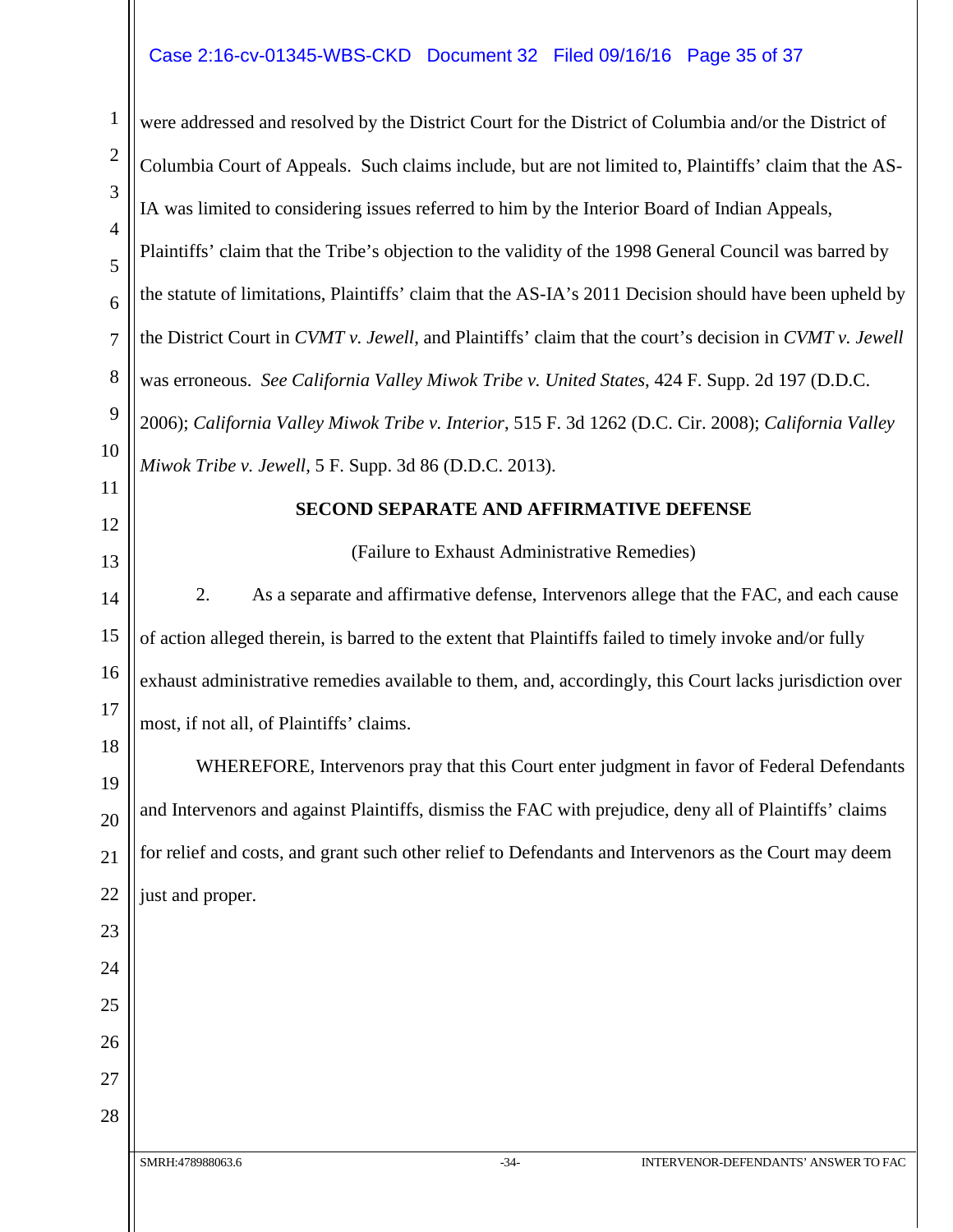|                |                    | Case 2:16-cv-01345-WBS-CKD Document 32 Filed 09/16/16 Page 36 of 37 |
|----------------|--------------------|---------------------------------------------------------------------|
|                |                    |                                                                     |
| $\mathbf{1}$   |                    |                                                                     |
| $\overline{2}$ |                    |                                                                     |
| 3              | September 16, 2016 | Respectfully submitted,                                             |
| $\overline{4}$ |                    |                                                                     |
| $\sqrt{5}$     |                    | Robert J. Uram<br>James F. Rusk                                     |
| 6              |                    | Zachary D. Welsh                                                    |
| 7              |                    | SHEPPARD, MULLIN, RICHTER<br>& HAMPTON LLP                          |
| 8              |                    | Attorneys for Intervenor-Defendants                                 |
| 9<br>10        |                    |                                                                     |
| 11             |                    | By: <u>/s/James F. Rusk</u><br>James F. Rusk                        |
| 12             |                    |                                                                     |
| 13             |                    |                                                                     |
| 14             |                    |                                                                     |
| 15             |                    |                                                                     |
| 16             |                    |                                                                     |
| 17             |                    |                                                                     |
| 18             |                    |                                                                     |
| 19             |                    |                                                                     |
| $20\,$         |                    |                                                                     |
| 21             |                    |                                                                     |
| $22\,$         |                    |                                                                     |
| $23\,$         |                    |                                                                     |
| $24\,$         |                    |                                                                     |
| $25\,$         |                    |                                                                     |
| $26\,$         |                    |                                                                     |
| 27             |                    |                                                                     |
| $28\,$         |                    |                                                                     |
|                | SMRH:478988063.6   | $-35-$<br>INTERVENOR-DEFENDANTS' ANSWER TO FAC                      |
|                |                    |                                                                     |
|                |                    |                                                                     |